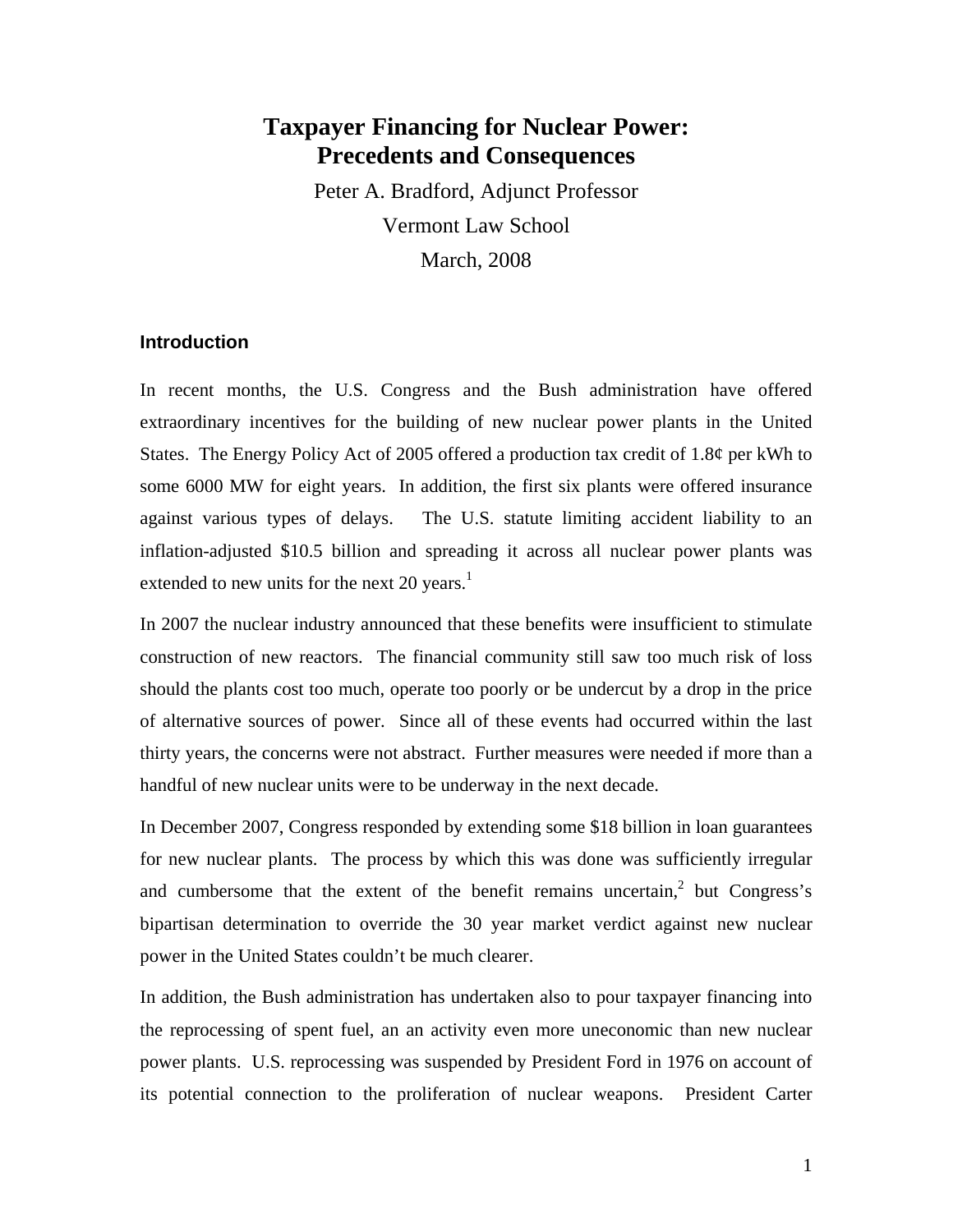terminated the suspended programs because he shared President Ford's proliferation concerns and because he saw no economic justification for reprocessing. The latter conclusion was validated when President Reagan four years later withdrew government objections to reprocessing done by the private sector, and the private sector showed no interest.

The interaction of dubious U.S. resource policy with professed devotion to market principles has since the 1930s created a towering pyramid of paradox, hypocrisy and farce atop one of the world's most robust and dependable energy systems. Like a world class sprinter sporting a large belly, the spectacle compels wonder as to what could be achieved if only sensible training principles were followed.

We will not learn the answer as long as the policies of the last few years continue. Instead a disproportionate share of the team food budget will go to milkshakes for the sprinter, whose success against undernourished teammates will encourage belief in the brilliance of the regimen until fitter competition or a cholesterol crisis bring on the realization that better methods are urgently needed.

Much of the inefficiency in the U.S. energy system is traceable to misuse of the government's immense power to coerce capital in order to build or to subsidize energy facilities. This paper discusses this history in the context of current government efforts to assure the construction of new nuclear power facilities. This paper also describes some consequences of subsidies in terms of patterns of growth and economic activity that are demonstrably unsustainable today. It shows that hiding the costs of megaprojects in order to improve their competitiveness against more sustainable and less dangerous alternatives can have serious long term consequences. As to nuclear power, these consequences are not yet as clearly visible as they are in the water and agriculture sector, which makes the latter a valuable light to shine on the former.

The paper begins with a review of the effects of using federal loan guarantees to further particular forms of energy infrastructure development. It then reviews some past energy developments to assess their potential to misallocate resources and expose the tax payer to liability in the event of default. It includes an overview of the package of federal programs that combine water resource development with energy facilities. Because these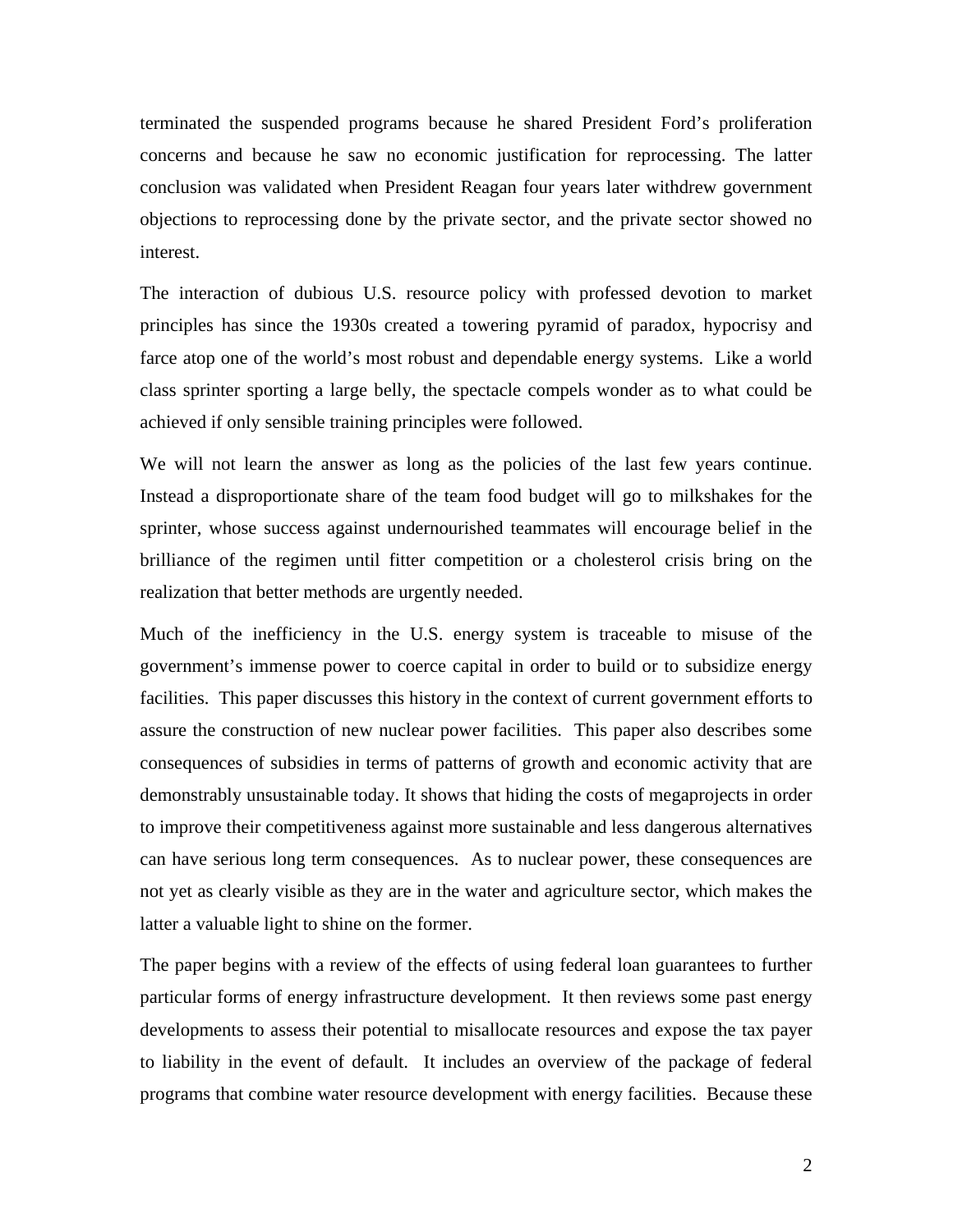programs involve urgently needed resources in two separate realms, the opportunities for subsidy and misallocation were compounded. The paper concludes with a comparison of past uses of federal credit support with the propsed efforts in support of new nuclear units. It suggests that all of the ingredients of past resource misallocations are aligned in such a way as to create high potential for similar results if a similar course is followed with regard to new nuclear units.

# **When Taxpayers Shoulder Investors' Risks**

#### **Some Consequences of Targeted Credit Subsidies**

In response to the energy crisis of the 1970s, the Ford Administration proposed an "Energy Independence Authority" to extend loans and loan guarantees to projects making a significant contribution to the energy independence or the energy security of the United States. The necessary legislation was not enacted. However, the legislation did serve as a precursor to the more limited Synthetic Fuels Corporation Act of 1980. This legislation established the Synthetic Fuels Corporation, with initial authority to provide up to \$18 billion in loans, grants and loan and price guarantees to support coal gasification and oil shale development. The SFC was abolished five years later in the face of collapsing oil prices. The only facility it ever built was the Great Plains coal gasification plant, constructed with the aid of \$2 billion in federal loan guarantees. Great Plains went bankrupt in 1988, was sold for \$88 million and emerged to sell overpriced synthetic gas on the basis of federally required purchases for the next two decades.<sup>3</sup>

Although it was never enacted, the more ambitious Energy Independence Authority legislation did give rise to an insightful 1978 critique of government credit subsidies in the context of energy facility development, prepared by Murray Weidenbaum (soon to be the first Chairman of President Reagan's Council of Economic Advisors) and Reno Harnish. $4$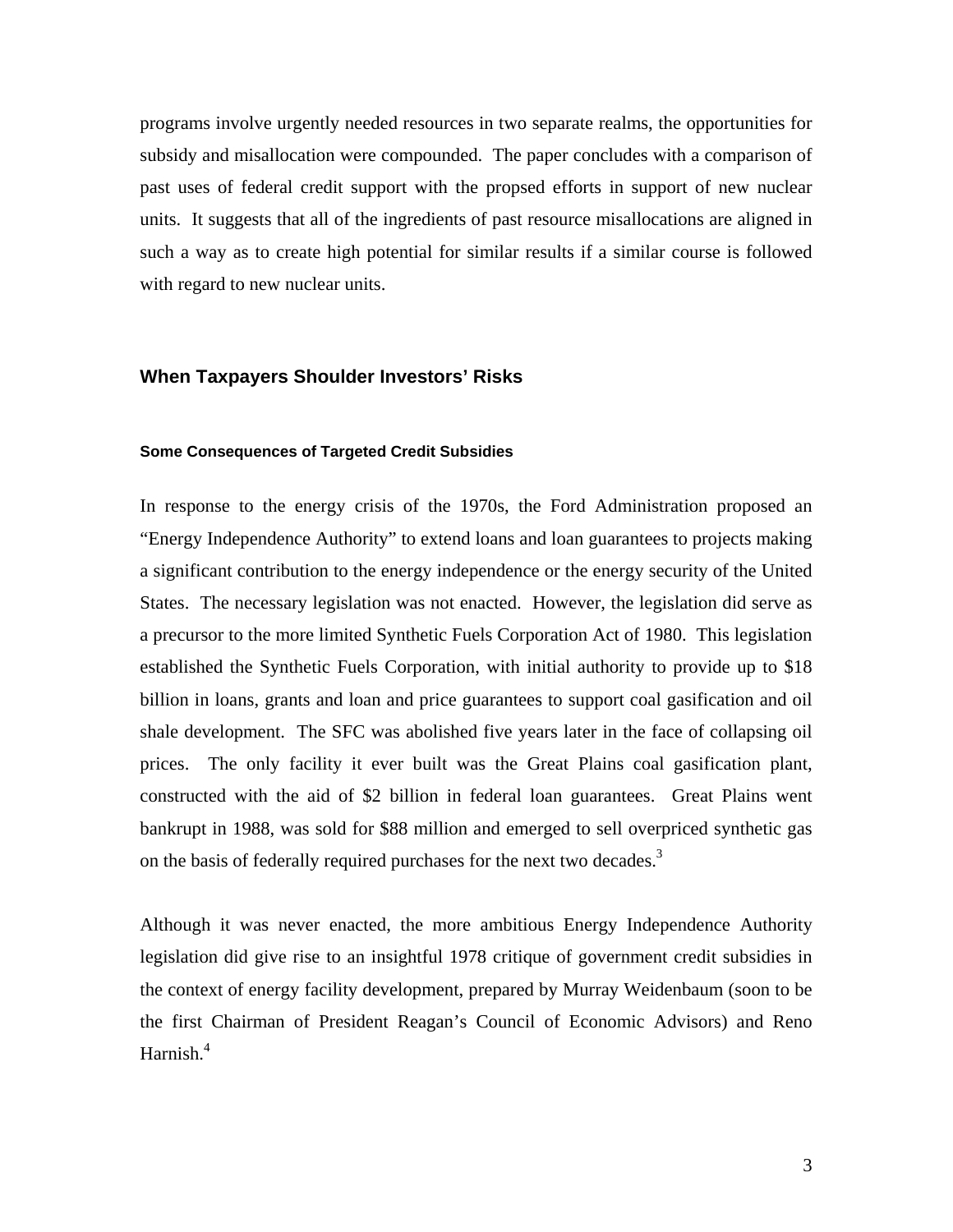This thirty year old Weidenbaum/Harnish critique reads like a ringing rebuke to the 2007 nuclear loan guarantee legislation or to Senator Pete Domenici's February 2008 proposal to create a government-run public-private bank to provide financial support (loans, guarantees and equity capital) for U.S. clean energy projects, including nuclear power.

In assessing the potential of subsidy to misallocate energy resources, the Weidenbaum report makes the following points:

- Federal credit programs merely shift funds from one borrower to another. They do not increase the amount of funds available to the economy. Rather, to the extent they succeed, they take capital away from the unassisted sectors of the economy, leading them to request aid (pp. 17-18).
- New and small businesses, school districts and smaller local governments and individuals, private mortgage borrowers not under the federal umbrella – generally the weaker borrowers – are the ones squeezed out. The unsubsidized private borrowers wind up paying higher interest rates" (pp. 52-53).
- Federal credit programs put the government in the position of holding assets of questionable quality or limited use, making it difficult to recover the original value of the loans in the case of default, and complicating the process of liquidating the agency (p. 17).
- A basic function that credit markets are supposed to perform is that of distinguishing credit risks and assigning appropriate risk premiums. This function is the essence of the ultimate resource allocation of credit markets. As an increasing proportion of issues coming to the credit markets bears the guarantee of the federal government, the ability of the market to differentiate credit risks inevitably diminishes. Theoretically the federal agencies issuing or guaranteeing debt perform this role, charging as costs of the programs differing rates of insurance premiums. In practice, all of the pressures are against such differential pricing of risks (p. 13).
- [Quoting MIT Professor Henry Jacoby, a supporter of limited loan guarantees] The problem with loan guarantees is that they tend to hide the true cost of the technology that is being demonstrated….If I thought this bill was a prelude to a massive program of loan guarantees for new energy facilities, for multiple plants with known technology and not just for a limited set of demonstrations, then I would oppose it. I think it would be a terrible mistake to embark on a large scale program of hidden subsidies for energy supply from new capital intensive technologies…..The disadvantage of the widespread use of loan guarantees is that they will obscure the true cost to the economy….More important, they hide the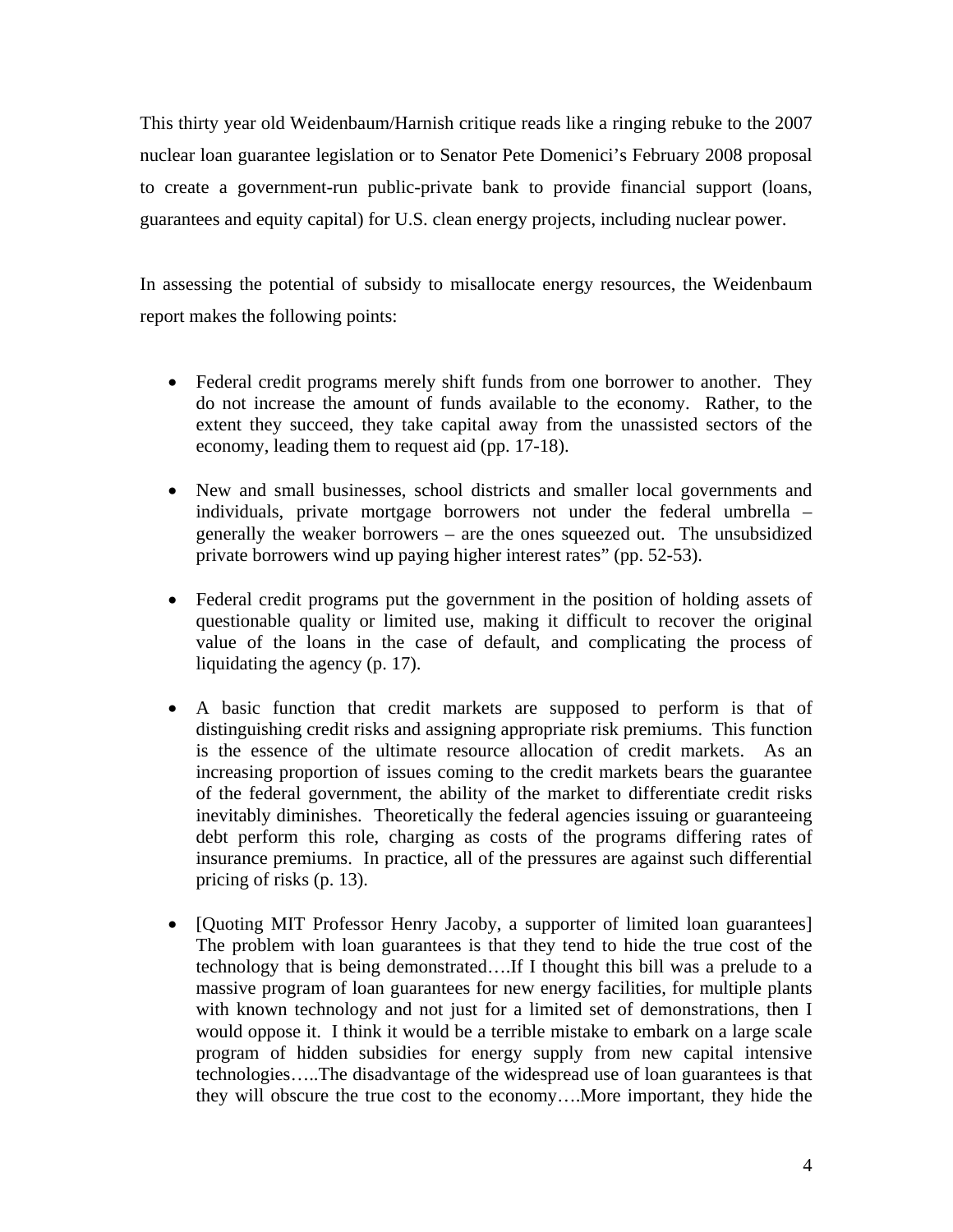true cost from consumers and encourage wasteful consumption practices (pp. 41- 42).

- [Quoting the General Accounting Office] The bill is not neutral on conservation options. Actually, it would hamper conservation efforts rather than simply fail to promote them…..Its guarantees would make projects it assists financially more attractive to private capital than conservation projects not backed by federal guarantees. Thus both its loans and its guarantees will siphon private capital away those conservation projects which might have been able to obtain private financing (p. 12)
- . • The size of the undertaking in itself does not necessitate governmental assistance; large commercial energy project, such as the \$7 billion (\$35 billion in 2007 dollars) Alaska pipeline project, are proceeding with private finance (p. 49).

## **Nuclear Power and Federal Credit Support**

Uniquely among major industries and energy sources, nuclear power was created by federal expenditures. Controlled nuclear fission was developed as part of the Manhattan Project during World War II. Fission was first used as a nonexplosive energy source in the propulsion of nuclear submarines for the U.S. Navy.

While these expenditures were not targeted to the benefit of the nuclear power industry, they certainly had the effect of bringing nuclear power closer to commercial reality than private capital would have been likely to do during the same period. In addition, they created a pool of skilled labor, a supportive national laboratory capability and an industrial infrastructure that were readily convertible to the needs of the civilian nuclear power program.

This initial support did not take the form of loan guarantees of the sort reviewed in the Weidenbaum study, but there was more to come.<sup>5</sup> Consider, for example, the case of the West Valley reprocessing plant, which operated sporadically in upstate New York from 1966 until 1972 when it closed for "retrofitting" and "expansion". It never reopened. During its six working years, it achieved the equivalent of about two full years of operation.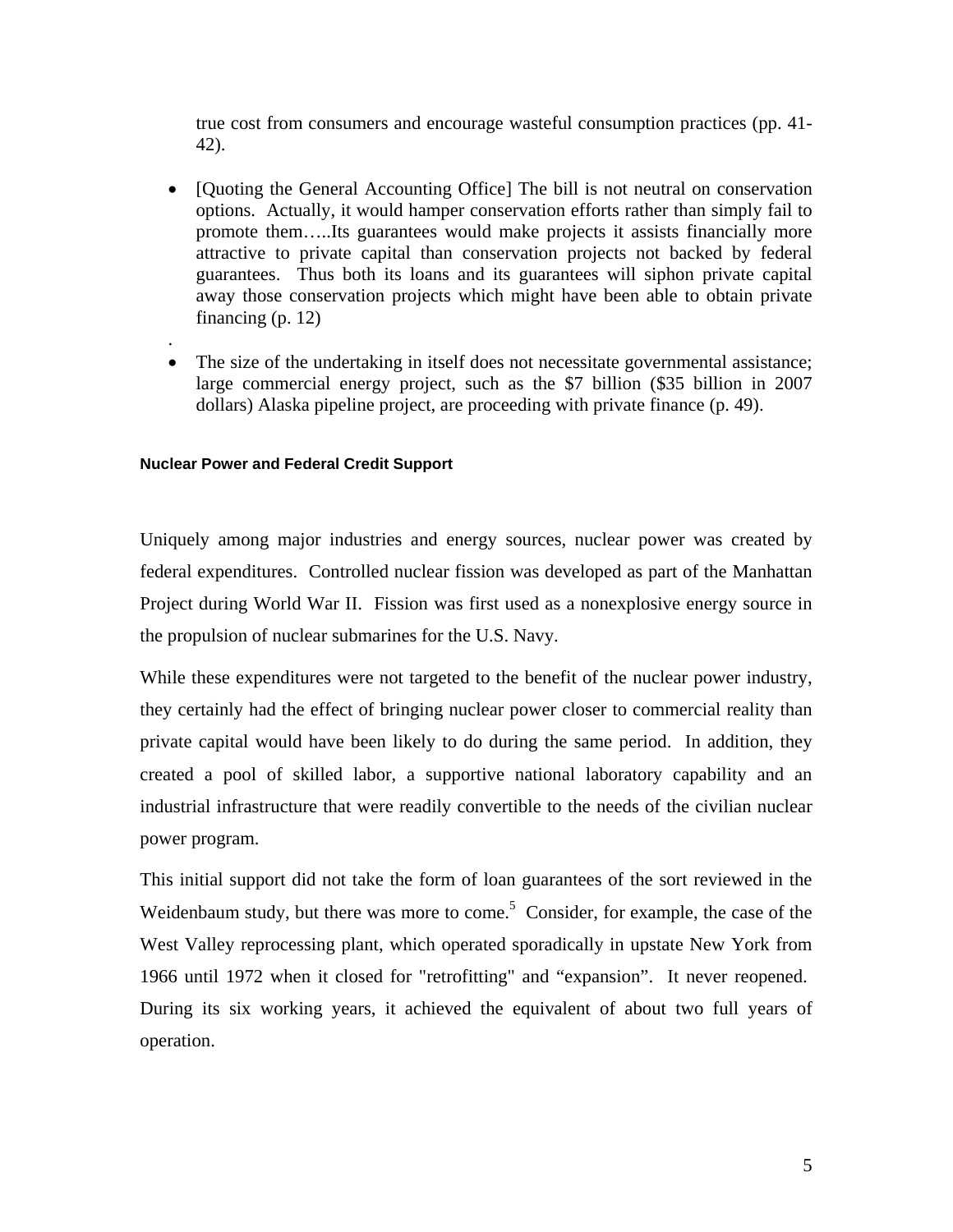At the 1963 groundbreaking, Governor Nelson Rockefeller announced the entire cost of the project to be \$28 million (about \$165 million in today's dollars), including \$20 million from W.R. Grace Company to build the facility and \$8 million from New York for support facilities. Governor Rockefeller's speech captures in unusually pure form the extraordinary marriage of free enterprise imagery to government largesse that is a staple of such occasions:

We are launching a unique operation here today, which I regard with pride as a symbol of imagination and foresight on the part of your state government - an operation that will make a major contribution toward transforming the economy of western New York and indeed the entire state…

I would like to express my appreciation of the leadership and imagination of W.R. Grace and Company, in the best tradition of the American free enterprise system, for its decision to pursue this pioneering undertaking in New York State. The company will find here an understanding and congenial home....The project is illustrative of the vigor, farsightedness and boldness, which is characteristic of free enterprise in New York state....

The presence in the state of the nuclear fuel reprocessing industry will, as time passes, have an increasingly favorable impact on the economics of energy production and utilization in the State with a resultant stimulation of over-all industrial development.

In short, this state-sponsored project, operating through private enterprise with federal cooperation, places New York in the forefront of the atomic industrial age now dawning - to the benefit of the health, safety and prosperity of this generation and many generations to come."<sup>6</sup>

Now every hope has ended in disappointment. Expectation has given way to irony; pretense is exposed as nonsense. What was really guaranteed in this "unique operation", and what did it cost?

The state of New York was the "landlord", meaning that it owned the site and built a number of the support facilities, including those for waste storage. In 1976, the "tenant" – Nuclear Fuel Services Corporation, a subsidiary of WR Grace and American Machine and Foundry Company until it was sold to Getty Oil Company in 1969 - notified the state that it would not renew the lease when it expired in 1980. NFS thereby turned the entire contaminated facility plus considerable unreprocessed spent fuel over to New York. The taxpayers of New York had – through a lease arrangement that left them with the cleanup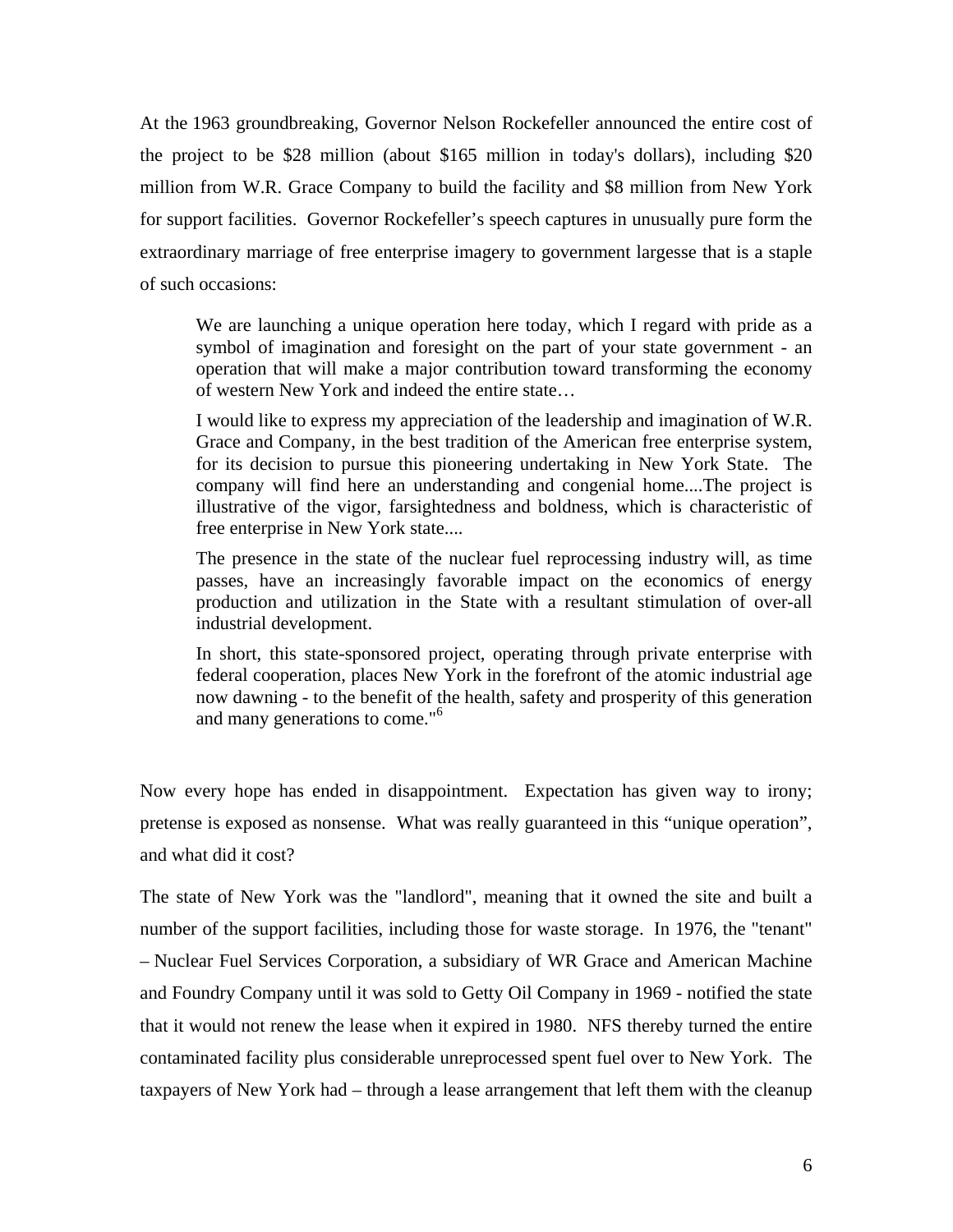responsibility – guaranteed that the private "tenant" would be indemnified against cleanup costs, an open ended obligation whose full extent remains unclear thirty-six years after the facility closed.

Luckily for New York, a federal takeover of the cleanup responsibilities was arranged in the form of the 1980 West Valley Demonstration Project Act, which provided for a Department of Energy cleanup that is still not complete. The New York share of the cleanup costs was set at 10% of the total. That amount had reached \$250 million in 2006, so the cleanup of that one facility to date has cost federal and state tax payers \$2.5 billion in unadjusted dollars.

# **The Origins of Federal Credit Support in Major Energy and Water Projects**

Thirty years before President Eisenhower's 1953 "Atoms for Peace" Program launched private sector involvement with nuclear power, the U.S. government undertook its first major involvement in the electric power sector. This involvement came about through an even older effort to support farmers in the western states by federally provided irrigation. Indeed, the revenues from the hydroelectric dams provided one of the funding sources for federal credit support for the irrigation farmers. The complex accounting for costs and benefits of dams that provided hydroelectricity, irrigation, flood control and urban drinking water provided opportunity for subsidy and favoritism of many sorts and made effective oversight difficult.

Because these projects have existed for nearly a century, their consequences – benign and otherwise - are now relatively clear. Their history shows both the potential and the pitfalls of using federal credit support on a long term basis to underwrite established industries and economic patterns. The parallels to the potential misallocations resulting from using such support on behalf of an established nuclear industry are imperfect but often compelling.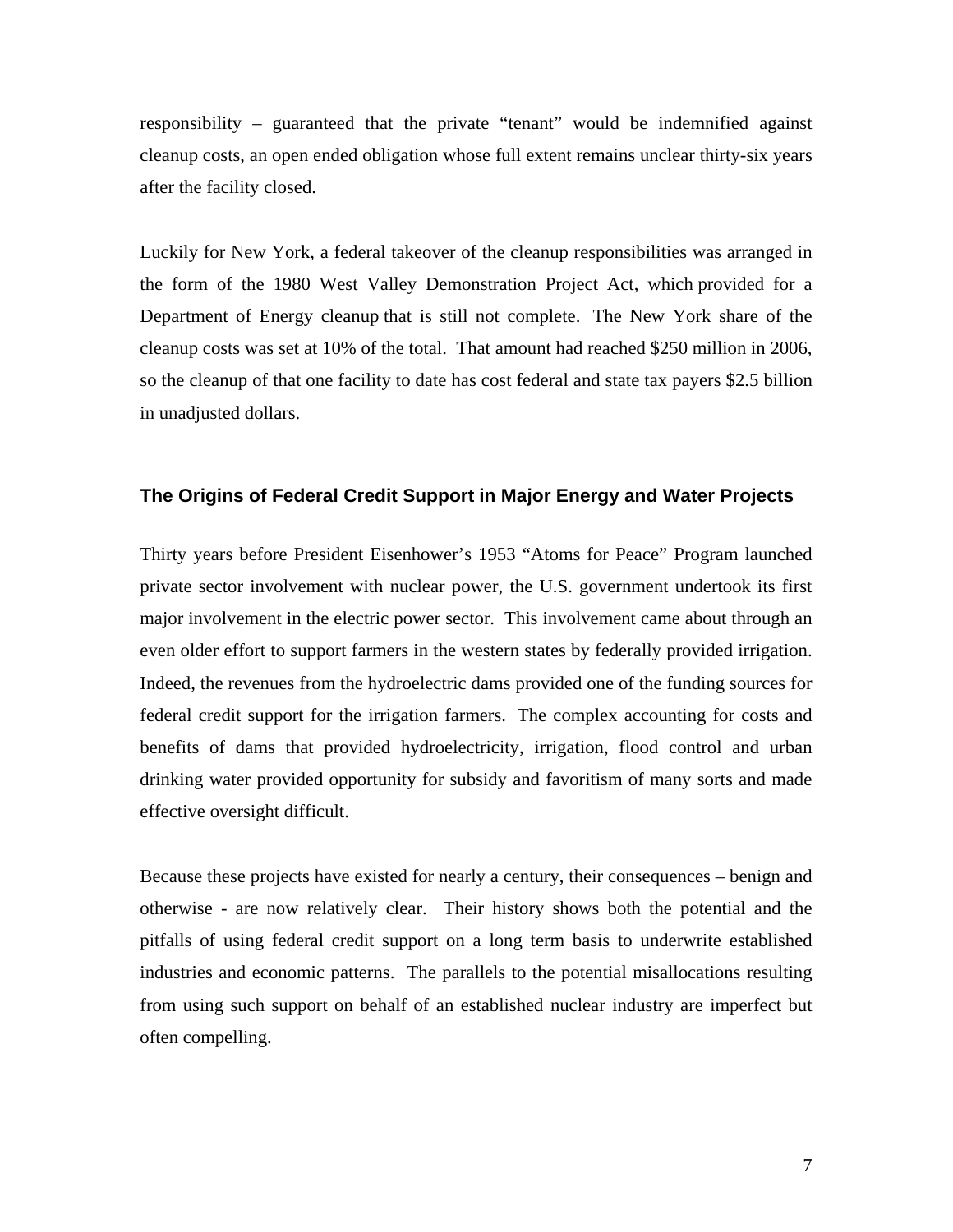### **Demand Forecasting, Climate Science and Mythology**

Much of the western United States between the Mississippi River and the Rocky Mountains was marked as desert on the maps of the  $19<sup>th</sup>$  Century. Not until the 1870s did early experiments in irrigation enable significant settlement based on farming. The 1870s were a decade of exceptional rainfall in the arid regions, resulting in heavier settlement than the normal climate could sustain. While some urged caution in federal policies subsidizing settlement, others felt that it was America's "Manifest Destiny" rapidly to settle the nation from the Atlantic to the Pacific.

The believers in Manifest Destiny and their allies in local real estate and finance found support in a theory of human induced climate change based on the proposition that "rain follows the plow". According to this theory, the rainfall that coincided with the initial settlements was in fact produced by those settlements. Professor Cyrus Thomas exemplified this view:

Since the territory has begun to be settled, towns and cities built up, farms cultivated, mines opened, and roads made and traveled, there has been a gradual increase in moisture……I therefore give it as my firm conviction that this increase in moisture is of a permanent nature, and not periodical, and that it has commenced within eight years past, and that it is in some way connected to the settlement of the country, and that as population increases the moisture will increase.<sup>7</sup>

Politicians, newspaper editors, believers in American expansion and promotional land development policy combined to lure refugees from American and European cities and rocky eastern soil westward with visions of endless easily farmed land. The truth was quite different.

John Wesley Powell, who had headed the first expedition successfully to raft and map the Colorado River, wrote a warning document entitled *A Report on the Arid Lands of the United States* in which he forecast that even with irrigation only a small portion of the land into which settlement was pouring could be sustainably farmed. He recommended major reforms in land grant practices and the development of carefully sited reservoirs to assure that the best land received adequate water to maximize its productivity. He cautioned that the subsurface waters available in the West were not likely to be a sustainable basis for farming in the long term.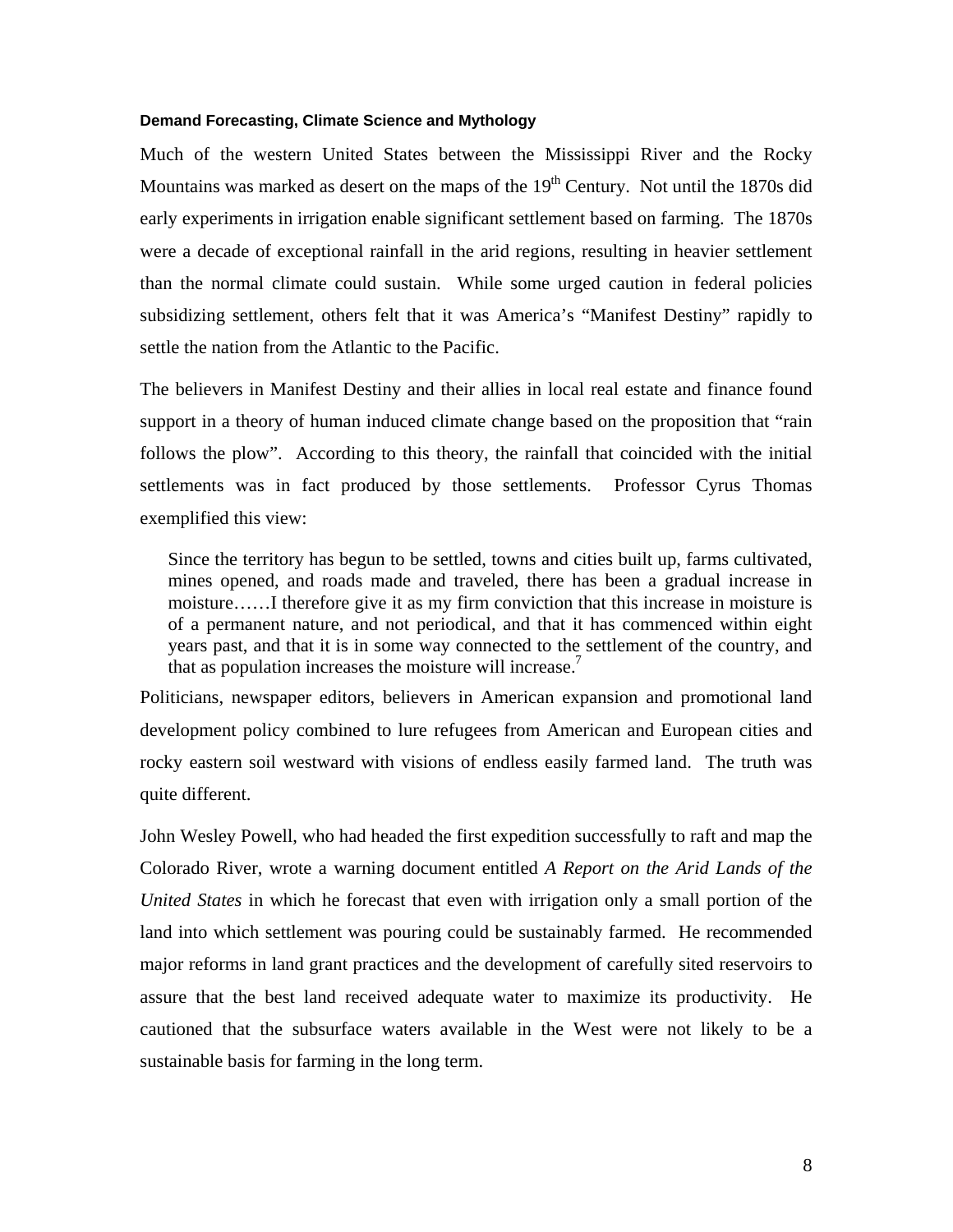When he explained his recommendations to the Congress, Powell was vilified by the representatives of the Western states that he sought to protect. As Wallace Stegner described the scene in his biography of Powell

They clamored to know how their states had got labeled "arid"….What about the artesian basin in the Dakotas? What about irrigation from that source? So he gave it to them: artesian wells were and always would be a minor source of water….If all the wells in the Dakotas could be gathered into one county, they would not irrigate that county.

Senator Moody thereupon remarked that he did not favor putting money into Major Powell's hands when Powell would clearly not spend it as Moody and his constituents wanted it spent. We ask you, he said in effect, your opinion of artesian wells. You think they're unimportant. All right, the hell with you. We'll ask someone else who will give us the answer we want.

Powell, then the head of the U.S. Geological Survey, was defunded and forced into retirement, replaced by successors whose opinions were more congenial. But time was to prove him far more right than wrong. Only federal assistance for water and energy projects on a scale that turned a blind eye to both economic logic and the laws of nature could maintain the settlement flows across the Great Plains and into the Rocky Mountains, for a while.

#### **Developing a Federal Role**

Droughts in the 1890s made nonsense of the proposition that settlement increased rainfall. Many farmers and developers faced ruin. Combinations of private citizens and state governments failed at the task of organizing and financing broader irrigation projects. Despite strong belief in the importance of preserving private enterprise and individual initiative against government encroachment, western state representatives acquiesced in the passage of the Reclamation Act of 1902.

The Reclamation Act established the Reclamation Service, whose projects were to be financed by a federal Reclamation Fund. Monies for this fund were to come from the sale of federal land. The fund would be replenished from the sale of water to farmers. However, the farmers were to be excused from paying any interest on this money, the first of many substantial subsidies.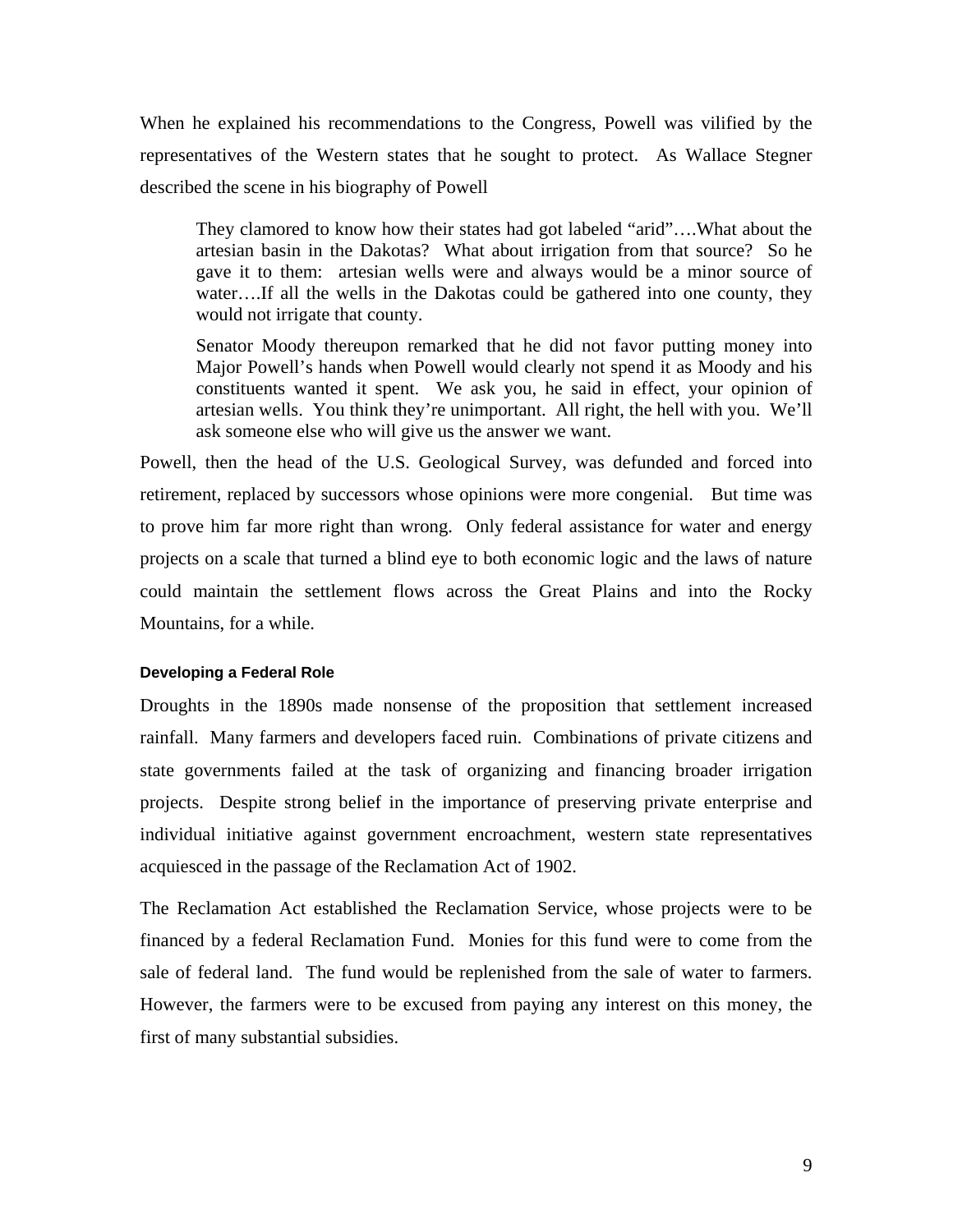The Reclamation Service attracted idealistic graduates of the country's finest engineering schools, who

headed west in a fog of idealism ready to take on the most implacable foe of mankind: the desert….The engineers who staffed the Reclamation Service tended to view themselves as a godlike class performing hydrologic miracles for grateful simpletons who were content to sit in the desert and raise fruit. About soil science, agricultural economics or drainage they sometimes knew less than the farmers whom they regarded with indulgent contempt. As a result, some of the early projects were to become painful embarrassments and expensive ones.<sup>8</sup>

More aggressive subsidy was needed to prevent the embarrassing failure of the initial subsidy program. First came a \$20 million loan from the Treasury to the Reclamation Service in 1910. In addition to the Treasury loan, Congress extended the repayment period for the farmers from ten years to twenty. Still, by 1922 only ten percent of the money paid from the Reclamation Fund had been repaid and sixty percent of the irrigators were in default on their obligations.

Congress responded by doubling the repayment period again, to forty years. However, crop prices fell following the end of World War I. Farmers continued to default. The Reclamation Service (renamed the Bureau of Reclamation) rarely cut off the water. Instead, monies from oil production and potassium mining on federal lands were channeled into the Reclamation Fund rather than into the federal treasury, a further subsidy from the U.S. taxpayer to the Reclamation Fund.

All of this might have ended in relatively modest financial loss had it not been for the election of Franklin Roosevelt and the onset of the Great Depression, a combination of need and visionary hope that was to elevate reclamation project expenditures to an entirely new level, based on the concept of river basin development.

#### **Complex Variants of Federal Credit Assistance**

The concept of river basin development got its start on the Colorado River in the 1920s. The Colorado – far from the largest U.S. river – begins in the Rocky Mountains of central Colorado and flows southwest through Utah and Arizona, becoming the border first between Arizona and Nevada and then between Arizona and California before crossing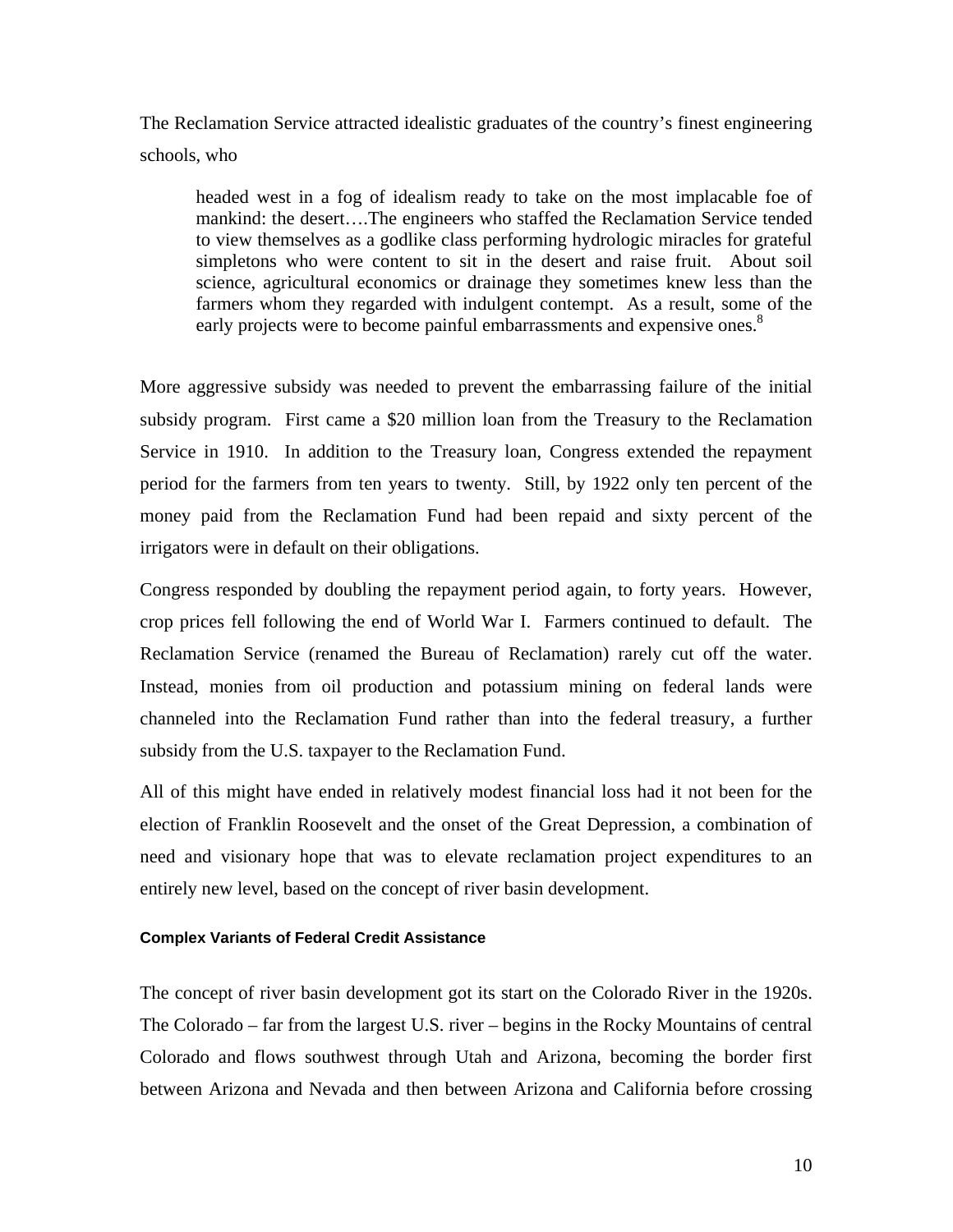into Mexico. It drains mountains whose snow pack pours prodigious spring runoffs into desert lands with few other water sources. It was also the only river whose water could be diverted in sufficient quantity to meet the growing demands of urban Los Angeles and agricultural southern California, whose earlier grab of the entire but ultimately insufficient Owens River in southeastern California is loosely commemorated in the movie "Chinatown".

Because the Colorado flows were so seasonal, massive storage was required to meet year round demands. So the Bureau of Reclamation built the Hoover Dam, the world's largest hydroelectric project and reservoir upon its completion in 1935.

The Hoover Dam was completed just as the cataclysmic Midwestern drought that turned the center of the United States into "the Dust Bowl" entered its final stages. Hundreds of thousands of farmers fled westward from Oklahoma, Kansas, Nebraska and the Dakotas, potentially overwhelming the ability of the West Coast states to absorb them. One essential part of the response fashioned by President Franklin Roosevelt was the building of more dams to create more farmland.

The Bureau of Reclamation and the Army Corps of Engineers undertook river basin projects in central California constituting the Central Valley Project, vastly increasing the agricultural potential of a large part of the center of the state. Even this was inadequate to cope with the dislocations caused by the Dust Bowl and the Depression. The Roosevelt Administration responded with an even greater river basin development on the Columbia River in the Pacific Northwest.

The centerpiece of the Columbia projects was the Grand Coulee Dam, three times larger than the Hoover Dam. But Grand Coulee was just one of many dams built on the Columbia and its tributaries over the next three decades, dams that provided the cheapest power in the United States.

With the completion of the Hoover and Grand Coulee dams, as well as the Shasta Dam in California's Central Valley Project, considerable political pressure developed for additional Colorado River projects to serve the "upper basin" states of Colorado, Utah and Wyoming. However, these states – at higher altitude with colder climates – lacked the agricultural potential of Southern California. Smaller crops of lower value were all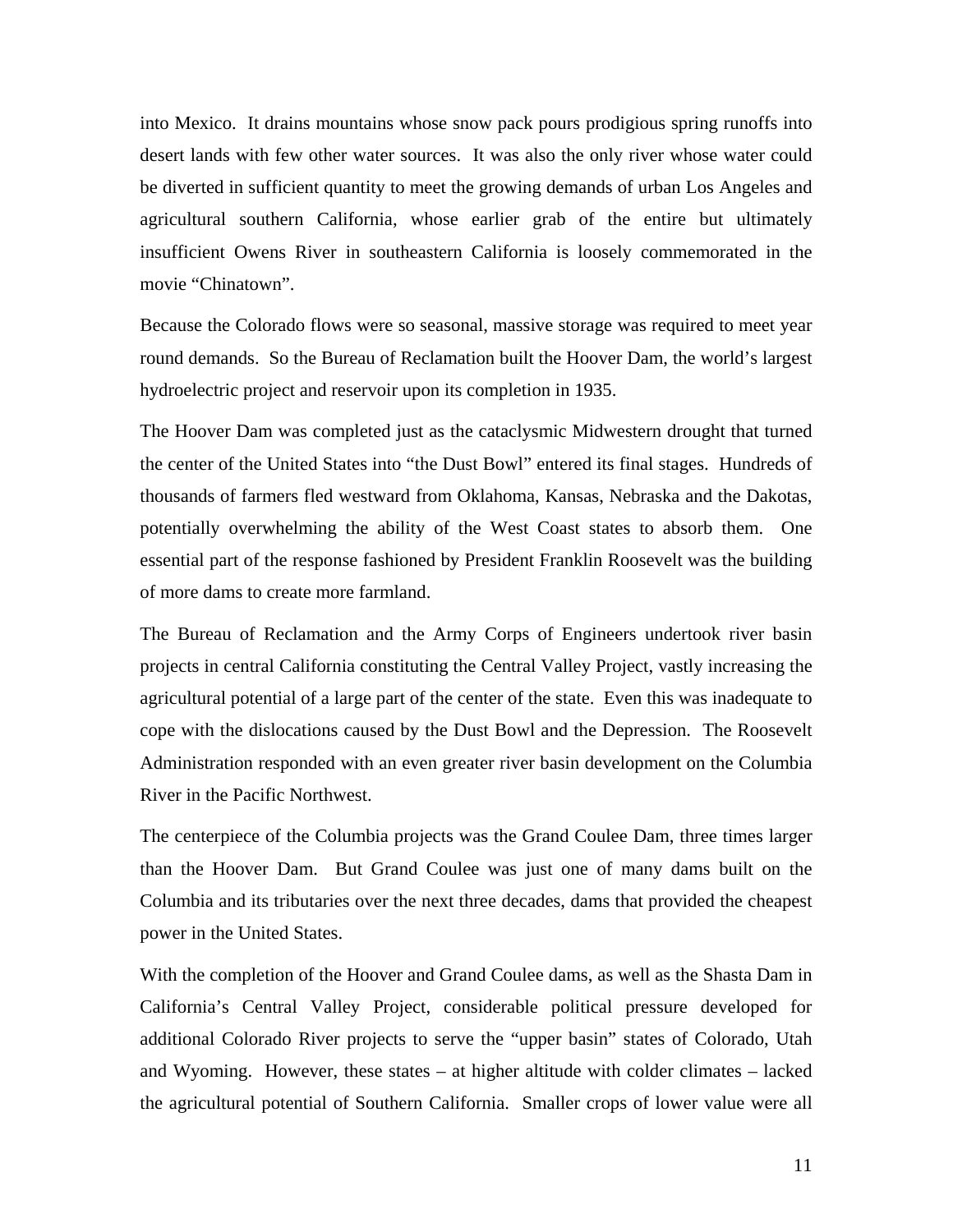that could be grown even with water from expensive projects. Repayment potential was nonexistent. Yet the Bureau of Reclamation and the elected officials wanted more projects. The answer to their financial dilemma was the "cash register dam".

The cash register dams had their roots in a Bureau of Reclamation creation called "river basin accounting". In the world of river basin accounting, the profits generated by the sale of electricity from a dam could be used to offset losses from other projects, such as irrigation, rather than going into the federal budget. The concept differed subtly but crucially from the accounting by which electric sales paid off the nearly all of the bonds issued to build the Hoover Dam even though that reservoir was essential for both electricity and for irrigation. Under river basin accounting, electric revenues could be used not just to offset such common costs but also to offset the costs of irrigation trenches and other expenses that had nothing to do with electricity, as long as those expenses were Bureau of Reclamation outlays on the same river basin.

Thanks to this "accounting", water was provided at little or no cost to grow products and raise livestock in the late 1940s and the 1950s, when the nation had a surplus of both, a surplus that would have lowered prices ruinously but for the fact that the government was paying farmers elsewhere not to grow or to raise the commodities that it was subsidizing in the river basins that it was developing.

The leading Congressional opponent of these practices was Senator Paul Douglas of Illinois. He pointed out that the cash register dams were producing electricity considerably more expensively than fossil fuels might have done, and far more expensively than the dams of the Tennessee Valley Authority and the Bonneville Power Administration in the Pacific Northwest, dams that had been the original justification for the federal government's going into the electric power business. He noted the irony of the cash register dams being championed by politicians who had opposed the TVA and Bonneville Dams as "creeping socialism". But his greatest scorn was leveled at the economics of the irrigation projects enabled by the cash register dams.

The original projects tended to be at low altitudes and in fertile soil, and to involve low costs…Now we are being asked to irrigate land in the uplands, at altitudes between five thousand and seven thousand feet, where the growing season is short…..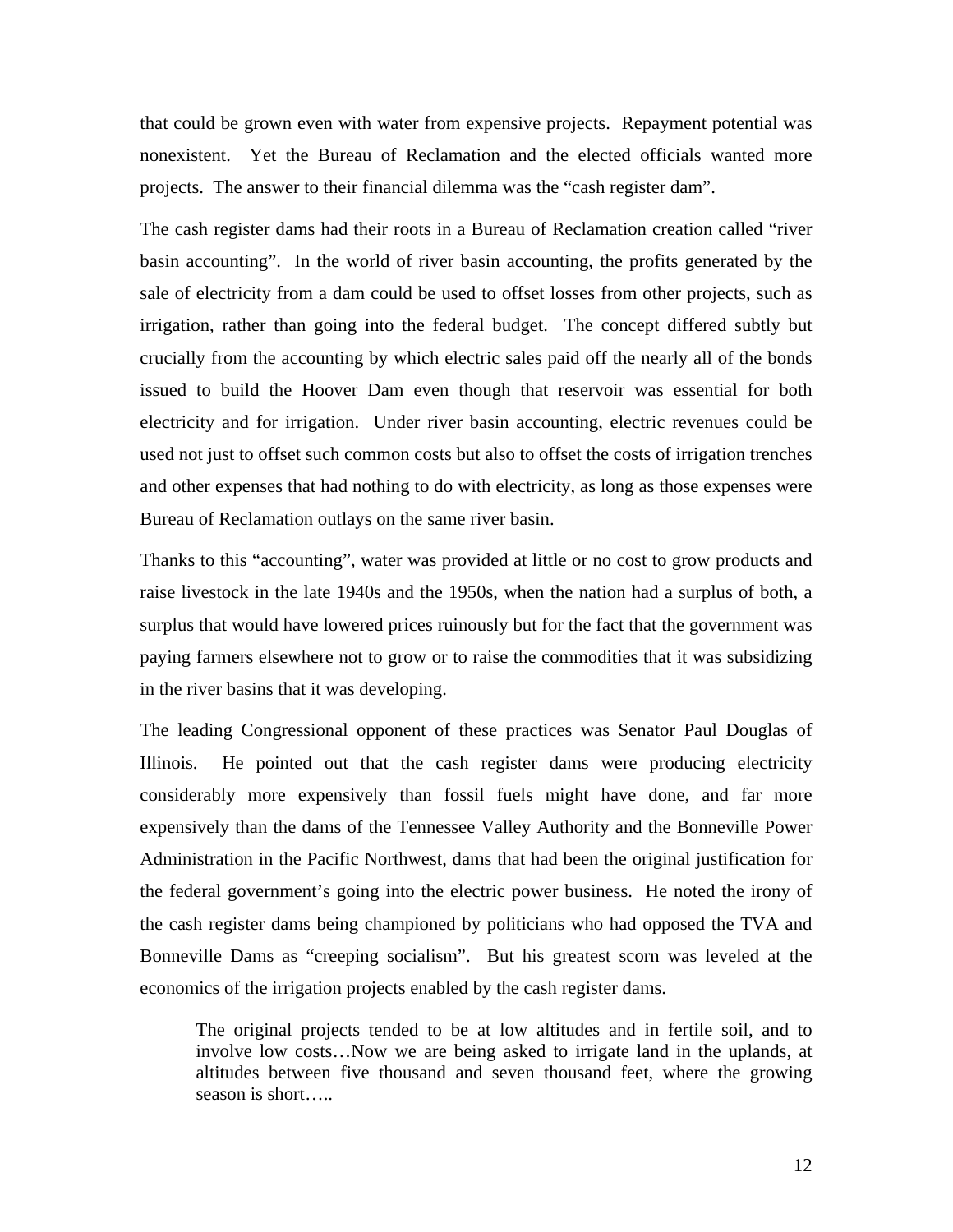In my state of Illinois the price of the most fertile natural land in the world is now (1955) between \$600 and \$700 per acre. In the largest (irrigation) project of all, the Central Utah Project, the cost (of supplying water) would be nearly \$4000 per acre – six times the cost of the most fertile land in the world….We are being asked to make an average expenditure (on 16 projects under consideration) of \$2000 an acre on land which, when the projects are finished, will sell for only  $$150$  per acre.<sup>9</sup>

Senator Douglas's analysis was consistent with a contemporaneous pep talk that Commissioner of Reclamation Michael Straus gave to his Montana employees:

I don't give a damn whether a project is feasible or not. I'm getting the money out of Congress, and you'd damn well better spend it. And you'd better be here early tomorrow morning ready to spend it, or you may find someone else at your  $\mathrm{d}$ esk.<sup>10</sup>

As the economically preferable projects were built, the Bureau resorted to ever more outlandish accounting to justify the less desirable projects. Low discount rates understated the costs. Comparisons to alternatives never included options based on resource conservation. Benefits were overstated, as was demand for power and for irrigation. But at least the Bureau was required to subject its projects to some semblance of cost/benefit analysis. It had a rival far less subject to such awkward limitations.

The details of the dam building rivalry between the Bureau of Reclamation and the U.S. Army Corps of Engineers are fascinating beyond the scope of this paper. Suffice it to say that for more than three decades - from California's Central Valley to the length of the Missouri River and its tributaries to the remote vastness of central Alaska - the two entities competed with one another to build increasingly uneconomic and often destructive projects. Citizen booster groups, engineering firms and contractors became adept at playing one off against the other, as did the different Congressional committees to which each agency was accountable.

By the time their rivalry had played itself out in the early 1970s, they had done much to discredit their projects among fiscal conservatives and even among some farm groups. When the Bureau proposed two dams that would flood beautiful canyons on the Colorado River as well as part of the Grand Canyon (and defended the latter by saying that tourists would have improved access by motorboat), environmentalists defeated them with an ad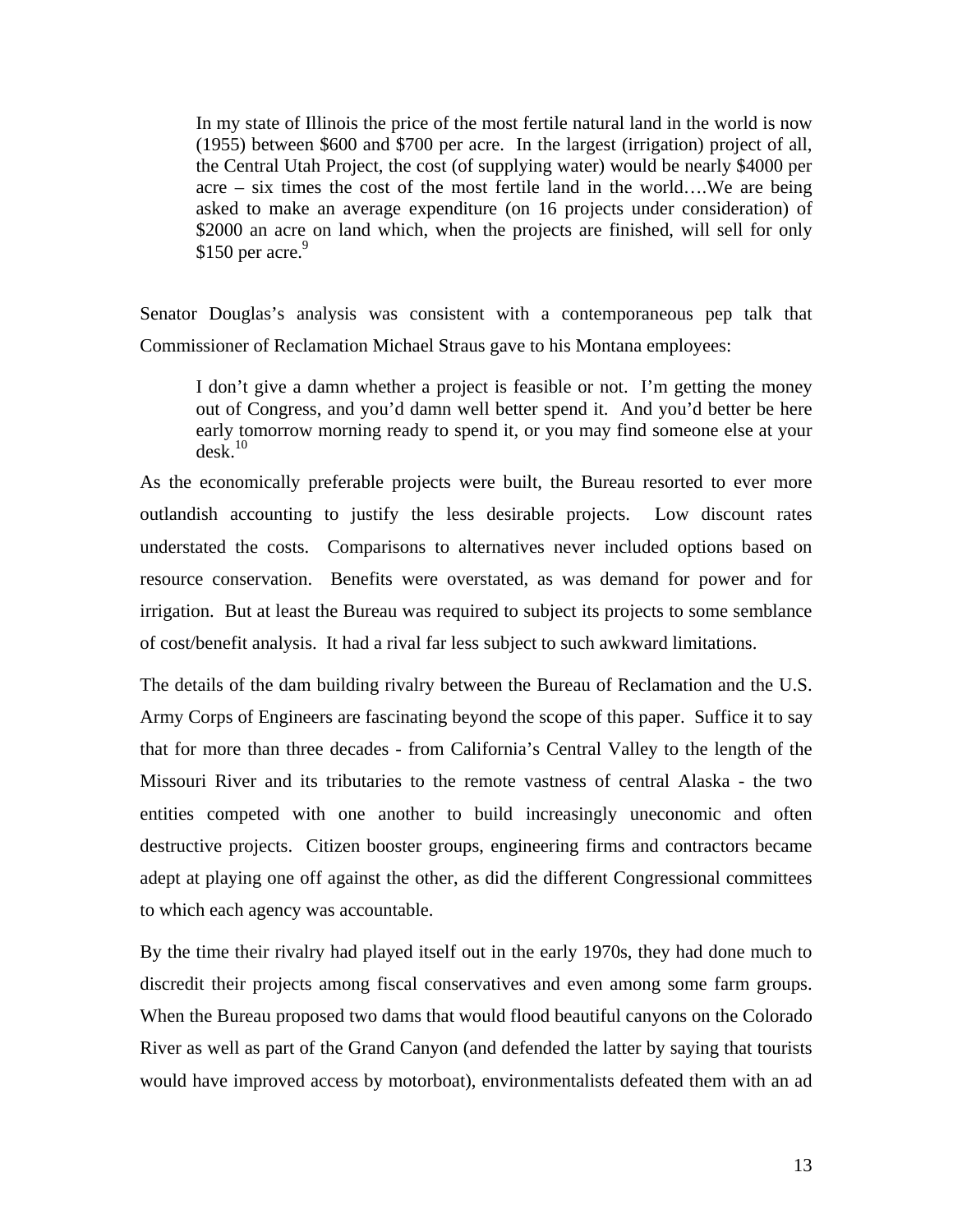campaign whose centerpiece asked "Should we also flood the Sistene Chapel so that tourists can get nearer the ceiling".

A few more examples will serve to illustrate both the realities and the dreams that have emerged from this century old transformation of idealism and social engineering in the best sense into the largest of Congressional pork barrels $^{11}$ .

**The Central Arizona Project –** CAP is in essence a 330 mile channel – the Granite Reef Aqueduct – to bring water from the Colorado River uphill to the cities of Phoenix and Tucson, as well as to store and distribute it. Because the aqueduct had to lift the water 1000 feet, considerable electricity was needed. Hence the project included the two cash register dams on the Colorado that were ultimately defeated by environmentalists. To replace the power, the Bureau bought an interest in a large coal plant.

Because the Colorado was overallocated as a result of optimistic forecasts of average flows and because California had succeeded in obtaining a guarantee that its share would be provided regardless of hardship to other states and because Mexico had eventually succeeded in obtaining a guaranteed allotment of reasonably pure water instead of the salty soup that was its lot for most of the  $1960s$ ,<sup>12</sup> CAP could not be assured of its full water allocation in dry years. As a result, the cost of the water was unpredictable but likely to be more than Arizona farmers could afford even with the customary subsidies.

The astonishing answer to the Arizona shortage was – in the 1960s – a planned diversion into the Colorado basin from the Pacific Northwest. The Bureau publicly admitted to designs on a river or two in northern California, but its real aim was the much larger Columbia River, further north in Washington. However, the Northwest wouldn't hear of such a plan, and the pumping costs might well have been insurmountable without the cancelled cash register dams in any case.

Sam Steiger, an Arizona congressman who had been a major CAP supporter, had second thoughts in retirement. Describing a process in which cities would be forced to take large quantities of CAP water in return for long term supply assurances on which their growth depended while farmers' water continued to be subsidized to whatever extent was needed to make it affordable, he summarized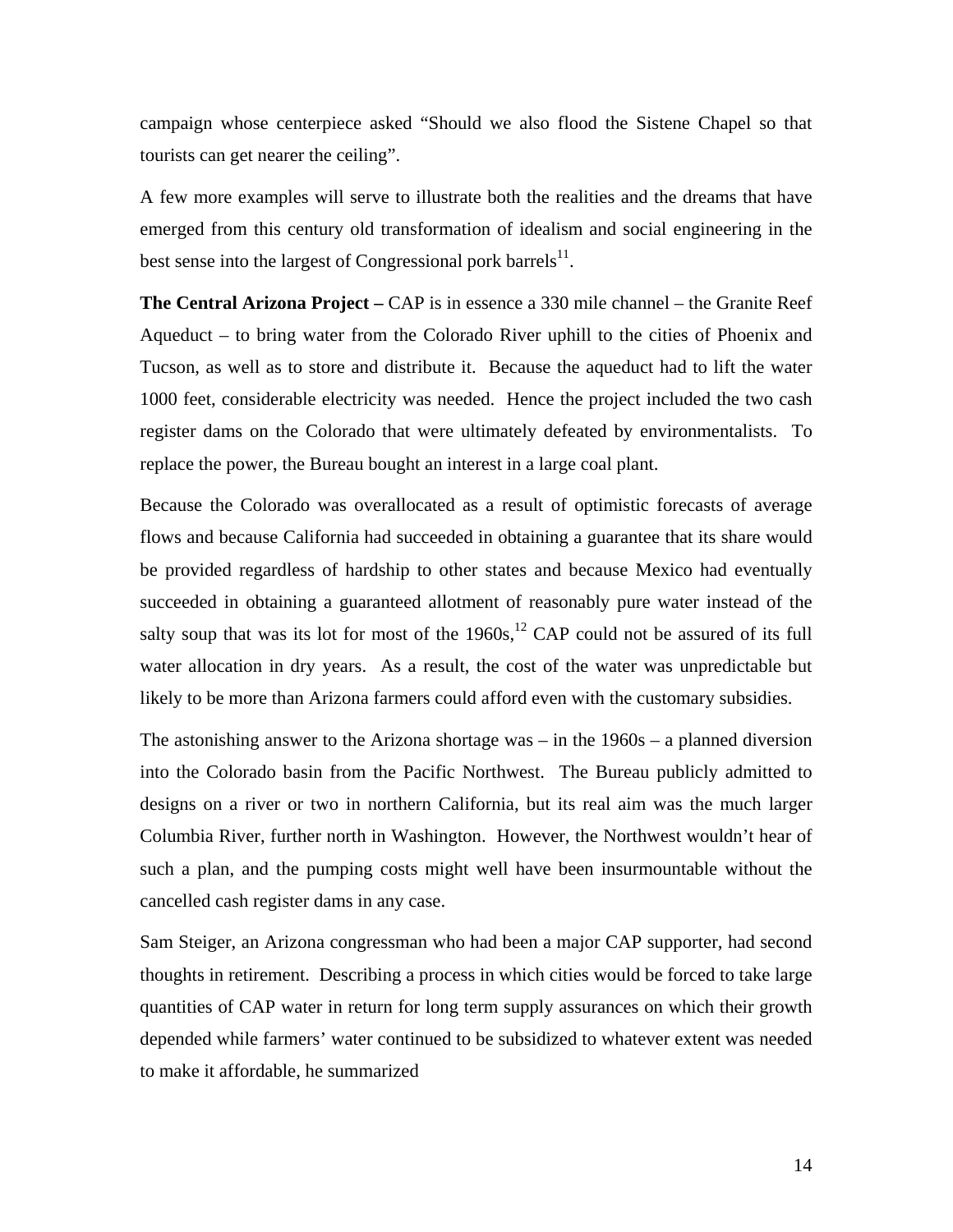They'll skin the cat twenty ways if they have to, but they're going to make the water affordable. Congress will go along, because it will be goddamned embarrassing for Congress to have authorized a multi-billion dollar water project when there's no demand for the water because no one can afford it. The CAP belongs to a holy order of inevitability…

There are hundreds of thousands of acres of good farmland right along the Colorado River…But the farmers got established in the central part of Arizona because of the Salt River Project (a smaller and earlier Bureau undertaking). The cities grew up in the middle of the farmland. The real estate interests, the money people – They're all in Phoenix and Scottsdale and Tucson. They didn't want to move, so we're going to move the river to them. At any cost.<sup>13</sup>

**The Teton Dam –** Built in the early 1970s in Idaho, the Teton Dam was in most ways just another uneconomic and environmentally unsound Bureau of Reclamation project. When realistic discount rates were used, the costs were twice the benefits, but the costs were dispersed to the taxpayers while the benefits flowed to a powerful local constituency that already had a groundwater supply ten times the amount used in dry lands elsewhere. As one project critic described these farmers,

Mormons get burned up when they read about someone buying a bottle of mouthwash with food stamps, but they love big water projects. They only object to nickel-and-dime welfare. They love it in great big gobs. $<sup>14</sup>$ </sup>

Assistant Interior Secretary Nathaniel Reed, a dam opponent, went to Idaho dedicate the Snake River Birds of Prey Natural Area. Also attending was Idaho Senator Len Jordan, the leading dam proponent. Reed said later

As soon as the photogs went off, Jordan got crude and angry. He yanked me aside and said 'Listen, Nathaniel Reed, we're going to build this…dam and *you're* going to come out and dedicate it. I've used every chip I've got on Teton Dam. What do you think I'm doing here dedicating this goddamned vulture site?'<sup>15</sup>

As the Nixon White House aide John Ehrlichman recalled later, the economics of a bad federal project did not matter all that much in the larger equation

At the time Nixon was about to open the gates to China. Then there was the international monetary agreement, the SALT talks, détente with the Soviets. He couldn't get anywhere on those without Congressional support, and Congress knew that and the Idahoans in Congress wanted that dam.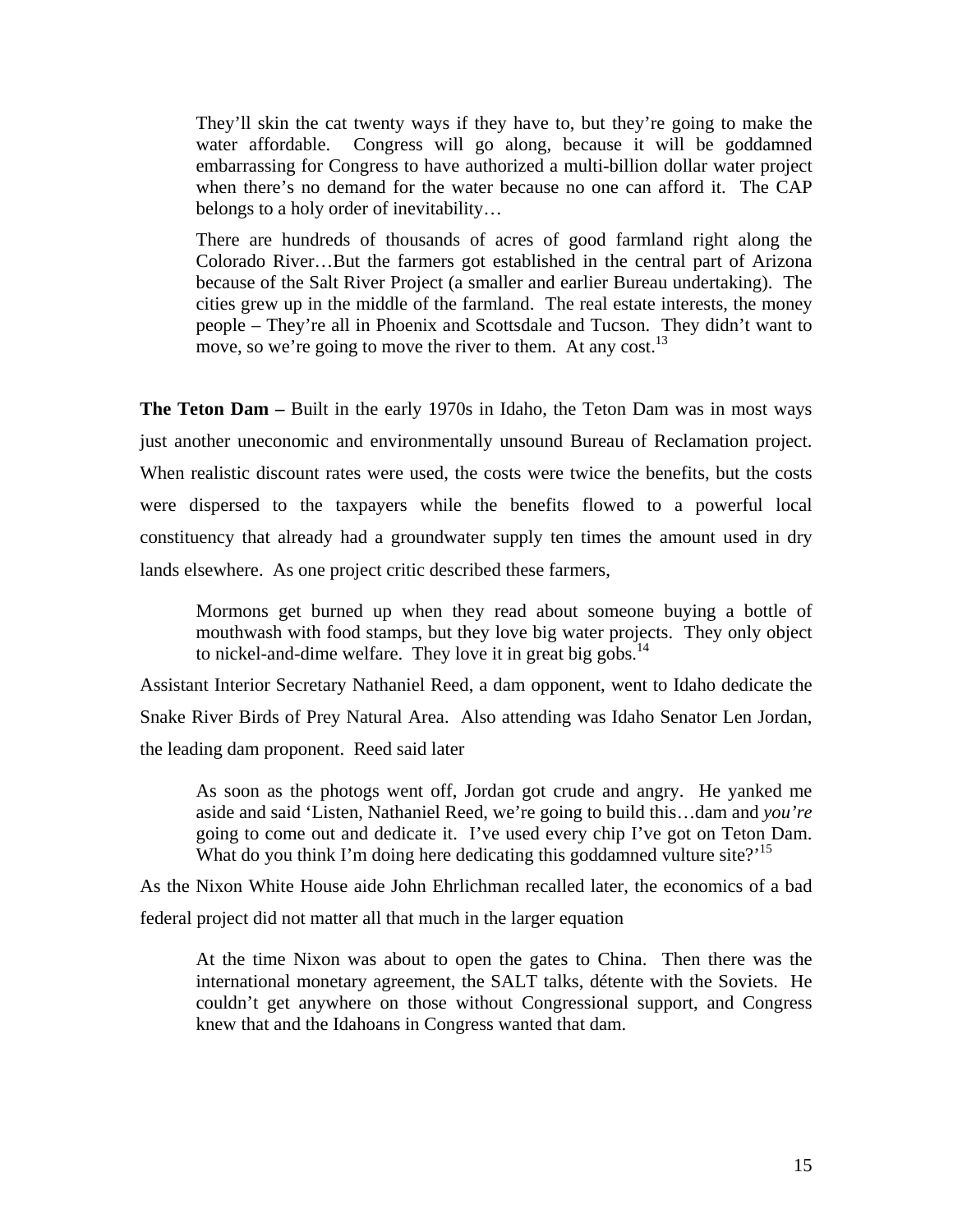Once in a while, when political imperatives repeatedly trump prudence, the laws of physics will provide sterner oversight than will the processes of Congress. The Teton Dam site was geologically unsound. Another Bureau dam on a problematic site had nearly failed just five years earlier, and some engineers within the Bureau doubted the wisdom of building the Teton Dam at all. They were overridden. The dam was completed in 1976. The reservoir filled rapidly as springtime melted the snow from the mountains.

At this point, the Bureau took a series of actions that foreshadowed the Chernobyl operators ten years later. Not wanting to lose the water from the snow melt, the project engineer (thirty years old and supervising his first big project) received permission to allow filling at twice the normal rate for a new dam despite the discovery during construction of "unusually large" fissures in the right hand canyon wall. The fissures had not been grouted in order to avoid further expense and delay. In addition, the main outlet through which water could be spilled was not yet complete. The emergency outlet was complete but was sealed off by a huge metal barrier because it was being painted.

In thirty-six hours in early June, the dam went from an initial leak to complete failure. Because the failure occurred visibly during the day, it allowed some minimal time for warnings. Nevertheless, the flood obliterated two towns and badly damaged a third. Thousand of acres that were to have received water from the dam were stripped of topsoil and ruined. Eleven people and thirteen thousand cows died. Had the failure occurred at night, the human death toll would at least have been in the hundreds.

**The Texas Water Project** – In some ways the most grandiose of the Bureau of Reclamation projects, this 1960s scheme would have moved an amount of water equivalent to the lower Colorado River 1200 miles, from the Mississippi River below New Orleans across Louisiana and the low lands of east Texas before pumping it up three thousand feet to the high plains of west  $T$ exas.<sup>16</sup> The aqueduct would have had to go under four major rivers, while more than one hundred smaller streams would have had to be tunneled under the aqueduct. The Texas Water Project was thought to be needed because the High Plains farmers had been pumping water from the gigantic Ogallala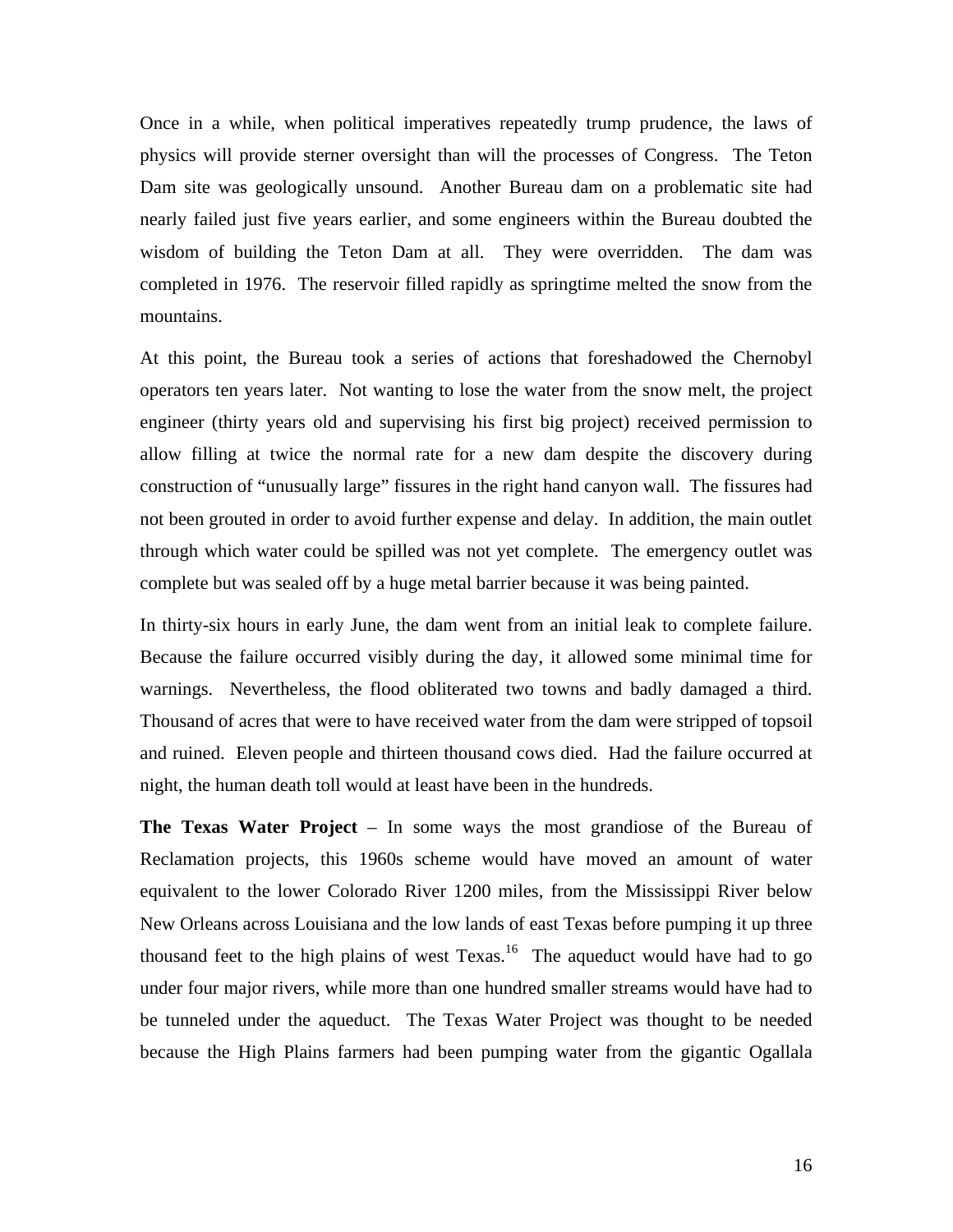aquifer on which the region depended at a rate well above sustainability ever since pumping technology improved in the 1930s to make such excess possible.

In order to pump the needed Mississippi River water up three thousand feet, twelve new power plants providing extremely cheap energy would be needed. The Bureau thought it knew just how to get it.

We took the most pie-eyed projections we could find from the Atomic Energy Commission. We figured the plants would cost \$250 million apiece. The plan required about twelve of them….You couldn't build one nuclear plant in 1985 for what we thought we were going to pay for twelve in  $1971$ .<sup>17</sup>

The Texas Water Project ultimately sank under the weight of cost and hostility from the state of Louisiana, though not before a politician from an adjoining state remarked "If those Texans can suck as hard as they can blow, they'll probably build it".

Depletion of the Ogallala aquifer has slowed as pumping costs have risen and usage has become more efficient, but the aquifer is generally thought to be unable to meet the potential demands on it much after 2025.

**President Carter's Quest for Reform** – Shortly after taking office in 1977, Jimmy Carter announced that he wanted to terminate funding for eighteen water projects, including the Central Arizona Project, because none was remotely cost effective. A furious Congress responded with an appropriations bill that restored all but one of the eighteen and included several new projects that Carter hadn't asked for. A story told by Congressman Bob Edgar, Paul Douglas's successor in lonely opposition to wasteful water and energy projects illustrates the dominance of the energy and water appropriations committees and their business constituents during this period

We are a tyranny presiding over a democracy. Congressman Floyd Fithian of Indiana has a water project planned for his district that he doesn't want…But he hasn't been able to remove the project from the appropriations bill. Congressman John Meyers sits on the Appropriations Committee and its Energy and Water Development Subcommittee. He has some big construction people in his district, which is next door to Floyd's, who would get some big contracts if the project is built. So every time Fithian tries to remove the project, Myers puts it back in.

The struggle over the terminated projects continued for two years. In 1979, President Carter was forced to sign a bill that continued funding for all of the "terminated" projects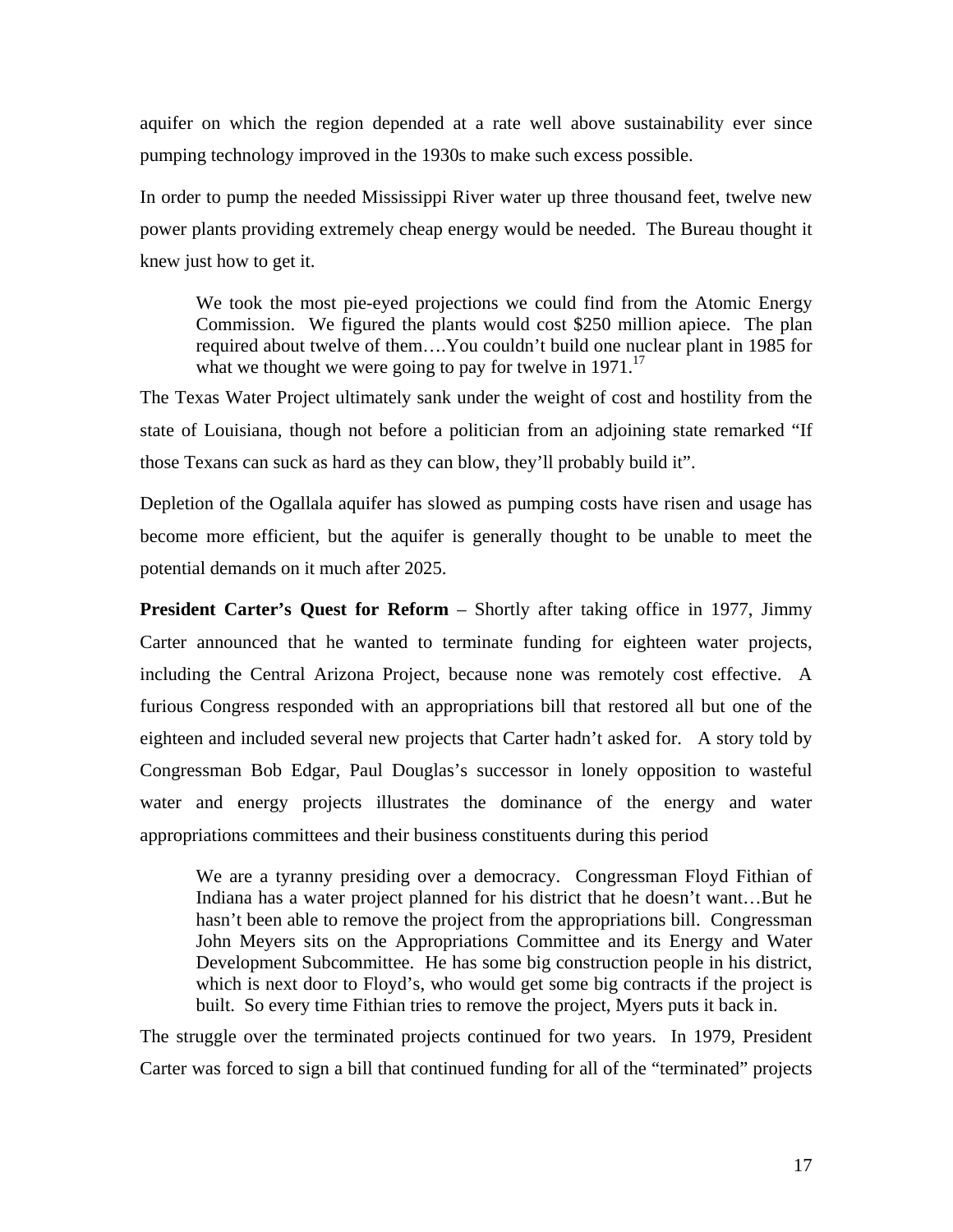in order to secure the votes necessary to implement his agreement to return the Panama Canal to Panama, avoiding a major foreign policy embarrassment.

President Carter's successor, Ronald Reagan, had served as governor of California, a state that had benefited as much as any other from federal water and energy projects. The Bureau and its allies hoped that President Reagan would champion their projects. Instead, the fiscal conservatives in his administration worked in parallel with environmentalists to force more rigorous repayment and state contribution terms which killed many projects.

From that time forward, far fewer energy and water projects – and none of the grand river diversions - have been undertaken. The same cannot be said for the misallocations of resources that the more poorly considered projects have set in place. The growing – for example – of water intensive crops in desert climates through heavily subsidized irrigation has created constituencies that stymie wiser water, energy and agricultural policy. Some of these constituencies, rather than face a reality of diminishing supply and higher price, still talk longingly of the North American Water and Power Alliance (NAWAPA) – the greatest water and energy project of all.

NAWAPA would build high dams, pumps and tunnels in Alaska and western Canada to route immense wild rivers south. Most would move through the Rocky Mountain Trench in British Columbia to unite with some reversed flow from the Columbia and pour south into the Colorado River basin and California, alleviating for decades any fears of drought in those regions.

A considerable amount would also move east into Lake Superior and the Great Plains, there to make its way south to Texas to relieve pressure on the Ogallala aquifer. Variants involve damming off the southern end of James Bay in Quebec, turning it into a giant fresh water reservoir from which water could be pumped south and west to join the NAWAPA water in the Great Lakes and western Canada and to rescue the drought-prone southeastern U.S.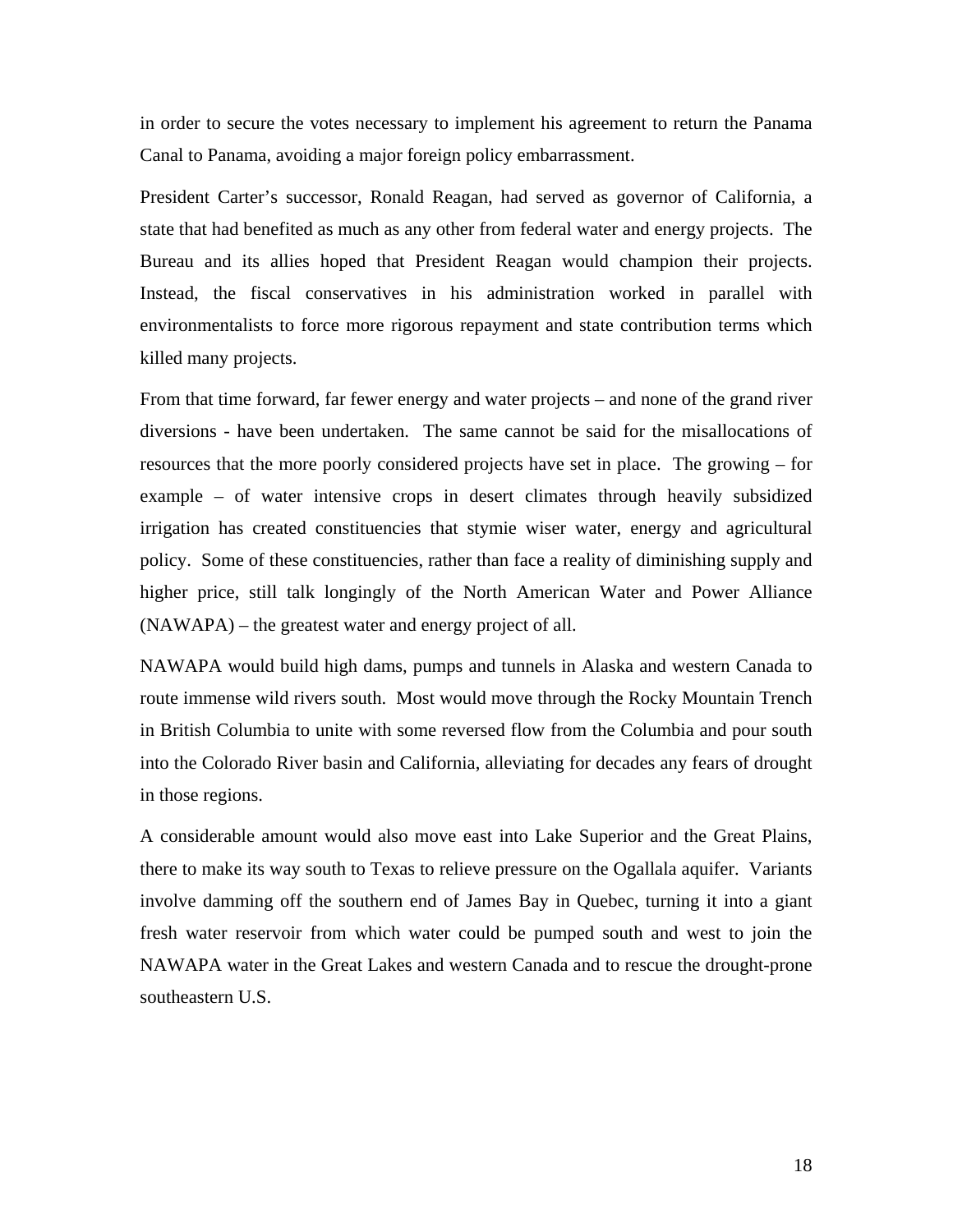## **Nuclear Revival, Loan Guarantees and the Lessons of History**

With Congress having already allocated \$18 billion dollars in loan guarantee authority for new nuclear units and with the industry and its Congressional champions already complaining that this won't be nearly enough if nuclear power is to play a major role in combating climate change, it seems important to put nuclear credit support in the context of the knowledge that we have acquired over a century of federal credit support for major projects.

We know at least the power of self-interested myth to ride roughshod over fundamental economics. The historical evidence reveals beyond doubt the ineffectuality of mere proof of waste and risk when it comes to dissuading an eager congress form lavishing cedit support on a favored technology.

The evidence to date suggests that few if any new nuclear units will be built if they must obtain private capital either in power markets or under the regulatory treatment normally afforded new investment. But it seems equally clear that a major scaling up of nuclear power – while potentially helpful in combating climate change if it were truly a low cost approach – is not essential to doing so. Indeed, something on the order of building three times the existing nuclear capacity in the world is needed to provide 10-15% of the necessary carbon reduction.<sup>18</sup> At current rates of new construction, this goal cannot be attained. Indeed, world nuclear capacity will decline as plants reach the end of their operating lives.

However, many ways to reduce green house gas emissions exist. Principles will be more important than prophecy when it comes to choosing wisely among them. Among the reasons for preferring "technology neutral" options such as a carbon tax or a cap-andtrade mechanism is the likelihood that entrusting the federal government to achieve optimal results by manipulating access to capital is no more likely to produce sensible results now than it has in the past.

After all, the ways in which today's nuclear industry might echo the water and energy history set forth above are compelling: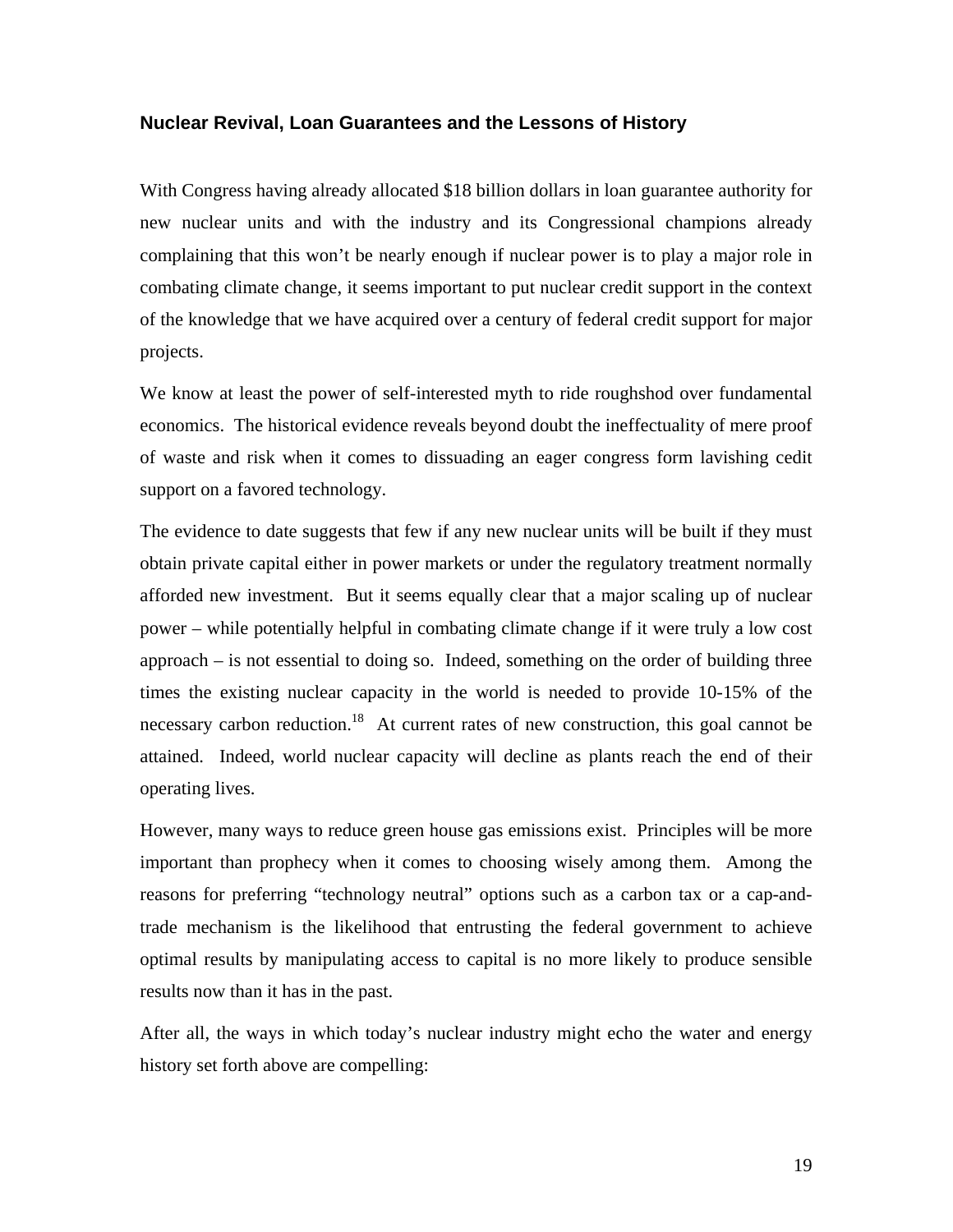- Nuclear power too was born in idealism and nurtured in government agencies who believed in it fervently. The Atomic Energy Commission was every bit as promotional as the Bureau of Reclamation and the Corps of Engineers, especially in the climate that followed President Eisenhower's "Atoms for Peace" speech in 1953. Today's Department of Energy is no less enthusiastic, not only for conventional nuclear power but for reprocessing and "advanced" reactors whose economics are outlandish and whose technical feasibility is unproven. Today's Department of Energy has repeatedly shown itself to incapable of sound economic analysis of the potential risks of nuclear development. Yet it will have responsibility for screening the applicants for nuclear loan guarantees and for setting fees that reflect the risks of default inherent in such guarantees. Its record with similar programs in the past suggests strongly that it will err in ways that impose excessive risk on the public.
- Nuclear power too has been championed by powerful congressmen and senators whose states were home to major nuclear development. Initially, nuclear oversight was housed in a unique "joint committee" of both houses of the U.S. Congress. The Joint Committee on Atomic Energy was so unabashed in its promotion of nuclear power and so indifferent to public concern that it was abolished in 1975. In its place Congress assigned primary responsibility to the same committees that oversaw the Corps of Engineers and the major hydroelectric development entities of the federal government. Initially more vigorous in their oversight of nuclear matters, these committees have over time become increasingly supportive of the economic interests involved with the technology. Senator Pete Domenici in the recent past has had influence over federal nuclear policy and the application of federal support comparable to that of champions of the dam projects of the last century. In short, the allocation of federal credit to nuclear power is every bit as subject to political influence as were the dam projects a generation ago.
- Nuclear power development too was accelerated by competition among two rival developers. Some in the Congress championed public ownership and wanted the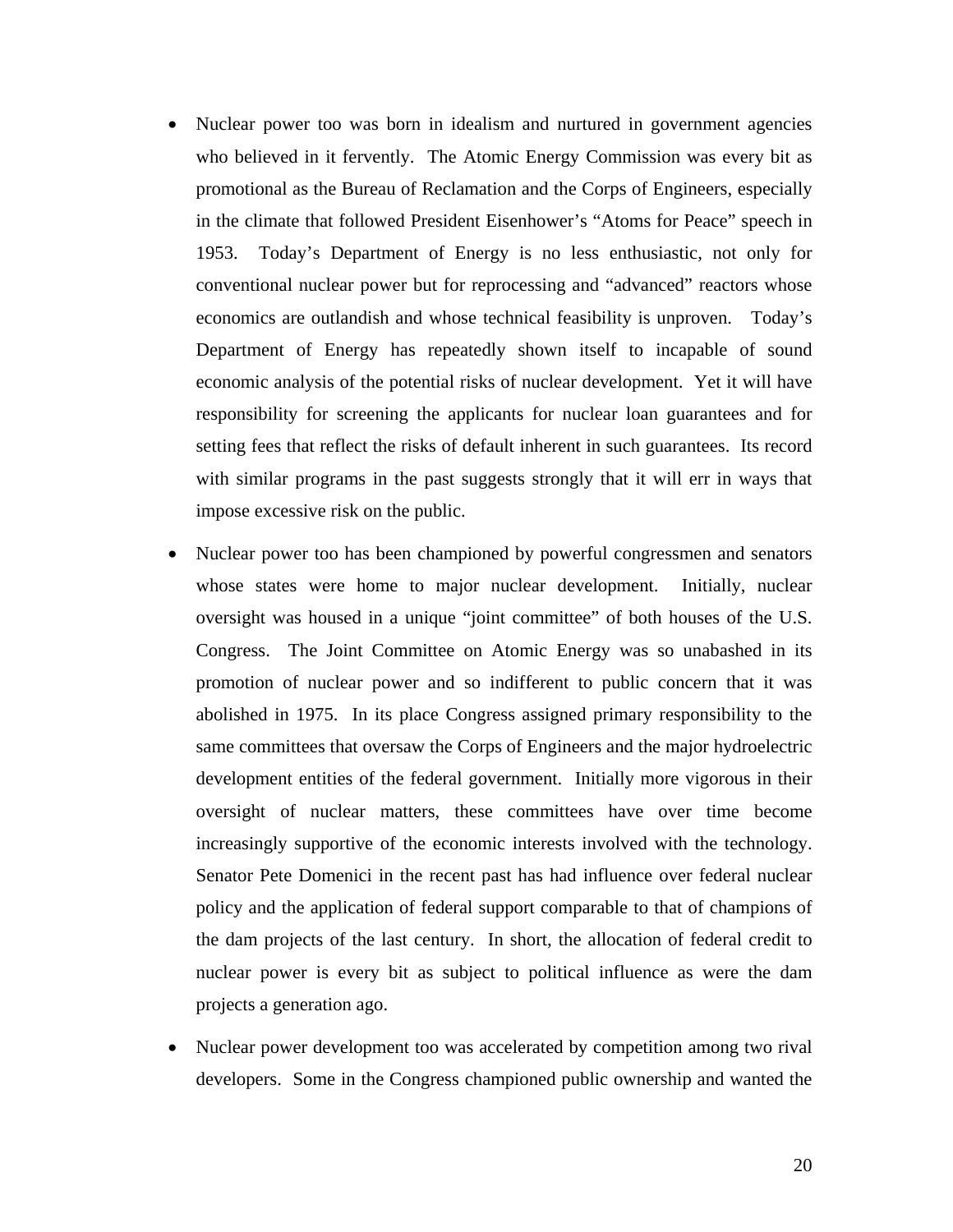Atomic Energy Commission itself to build the plants. Others wanted private ownership and arranged for subsidy of several sorts to make the plants attractive to investor-owned utilities. When President Eisenhower's AEC chair held out the vision of nuclear power "too cheap to meter", he was presiding over a program of unprecedented government assistance designed to lower costs and risks to companies interested in building the first power plants. The term came to haunt nuclear power as it contributed to a tripling of U.S. electric rates between 1970 and 1980.

- Under Congressional and vendor company pressure to push ahead, nuclear power too grew too fast for its own good, just as the Bureau and the Corps of Engineers pushed the water program into unwise and uneconomic development after the best sites had been developed by mid-century. Operating mishaps of several sorts, including the Brown's Ferry fire and culminating at Three Mile Island, caused vast nuclear cost increases and brought on an environmental backlash. The potential for a similar overacceleration of nuclear development exists again if nuclear power is assumed to be essential to dealing with climate change and is promoted accordingly. At present neither the regulatory process nor the nuclear industry infrastructure are adequate to handle rapid expansion, so the pressure to cut corners will once again be substantial.
- Nuclear power too involved "big government" approaches to choosing and building a particular technology. It too has enjoyed the support of many politicians who normally describe themselves as strong proponents of free enterprise, small business and minimal government. Indeed, many of nuclear power's strongest supporters are small government champions from states that have hosted more a large share of the big water resource projects. New Mexico, Washington, California, Idaho, Texas and Tennessee come to mind. In the early years of nuclear development, the Democrats in this group tended to favor government ownership and used this possibility to push the investor-owned utilities to move faster. By the early 1970s, the distinction between investorowned and government-owned nuclear development had become unimportant.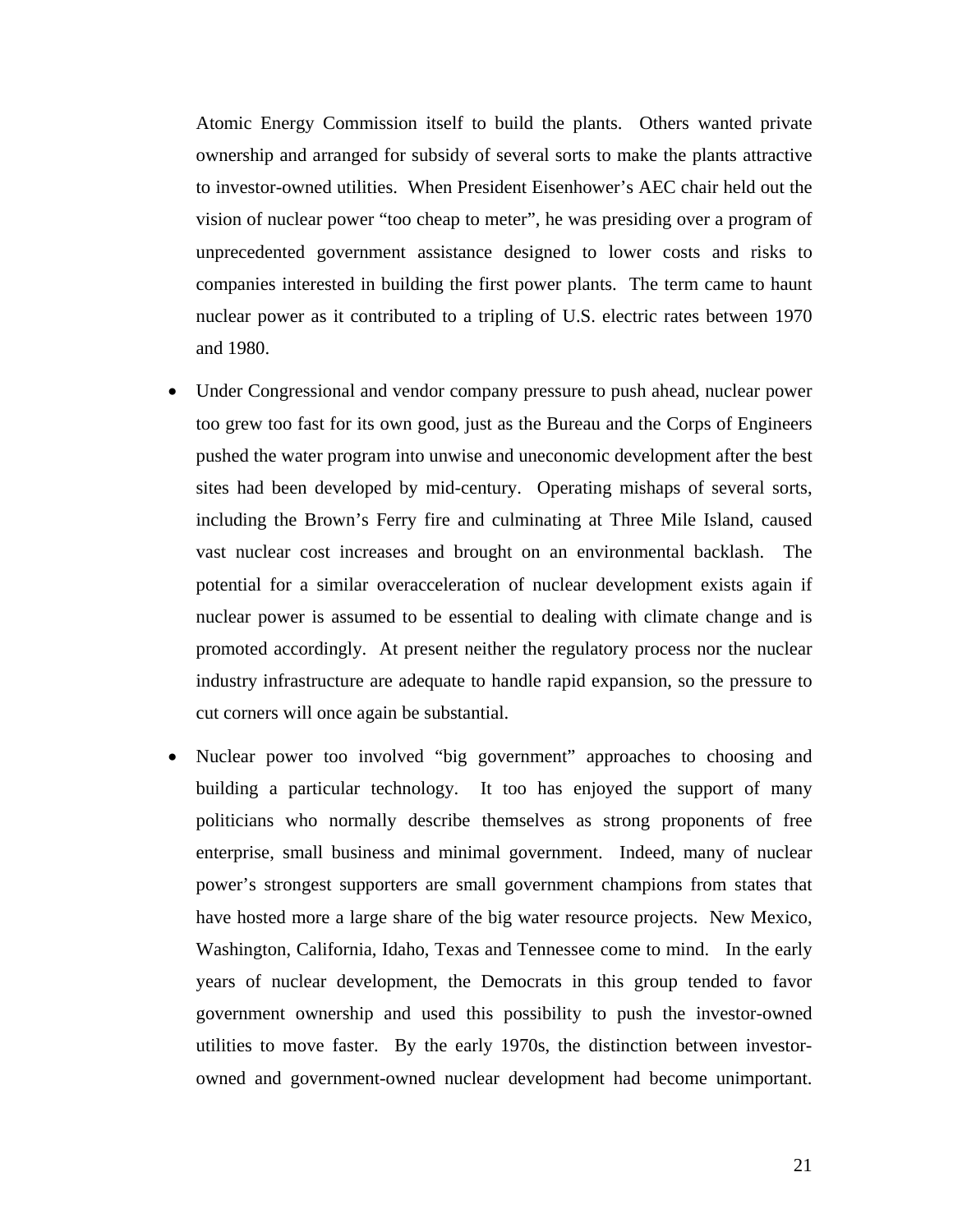However, it has returned in a new form as the Bush Administration has put the Tennessee Valley Authority and now even the Air Force<sup>19</sup> in the forefront of those willing to host new nuclear units while putting the Department of Energy in a position to sponsor and perhaps build a new reprocessing plant, an "advanced recycling reactor" and an advanced fuel cycle research facility. For the time being, only government entities can raise funds for new nuclear projects in the U.S. Meanwhile, the technology neutral approaches to the problems of climate change and energy security – the approaches most compatible with reliance on private enterprise – are shunned by the conservatives most rhetorically eager to rely on markets rather than government.

- Both sets of projects also depended heavily on cost-benefit and environmental impact studies that were distorted in important ways. Demand or need for projects was overstated. Potential for shortage, even catastrophe, without them was exaggerated. Fictitious discount rates were used. Costs were understated and benefits overvalued. Risks and uncertainties were ignored. Alternatives chosen for comparison purposes were the most expensive and objectionable. Yet when the projects were delayed or cancelled, the forecast shortages never occurred because more efficient usage and/or different combinations of alternatives filled the forecasted void.
- Both sets of projects followed a strategy of maximizing the number of states with an economic interest in their programs in order to maximize political support in Washington. The current nuclear industry approach to its asserted "renaissance" reflects this approach, with many more nuclear power plants and Global Nuclear Energy Partnership projects announced than can conceivably be built anytime soon under current levels of federal support. As a result, congressmen will come under pressure to expand the funding and other support to cover a larger population of new plants.
- President Carter failed to constrain the most uneconomic aspects of both sets of policies when he took office. As with the water projects, the nuclear industry went around him to the Congress and – in the case of nuclear power – also went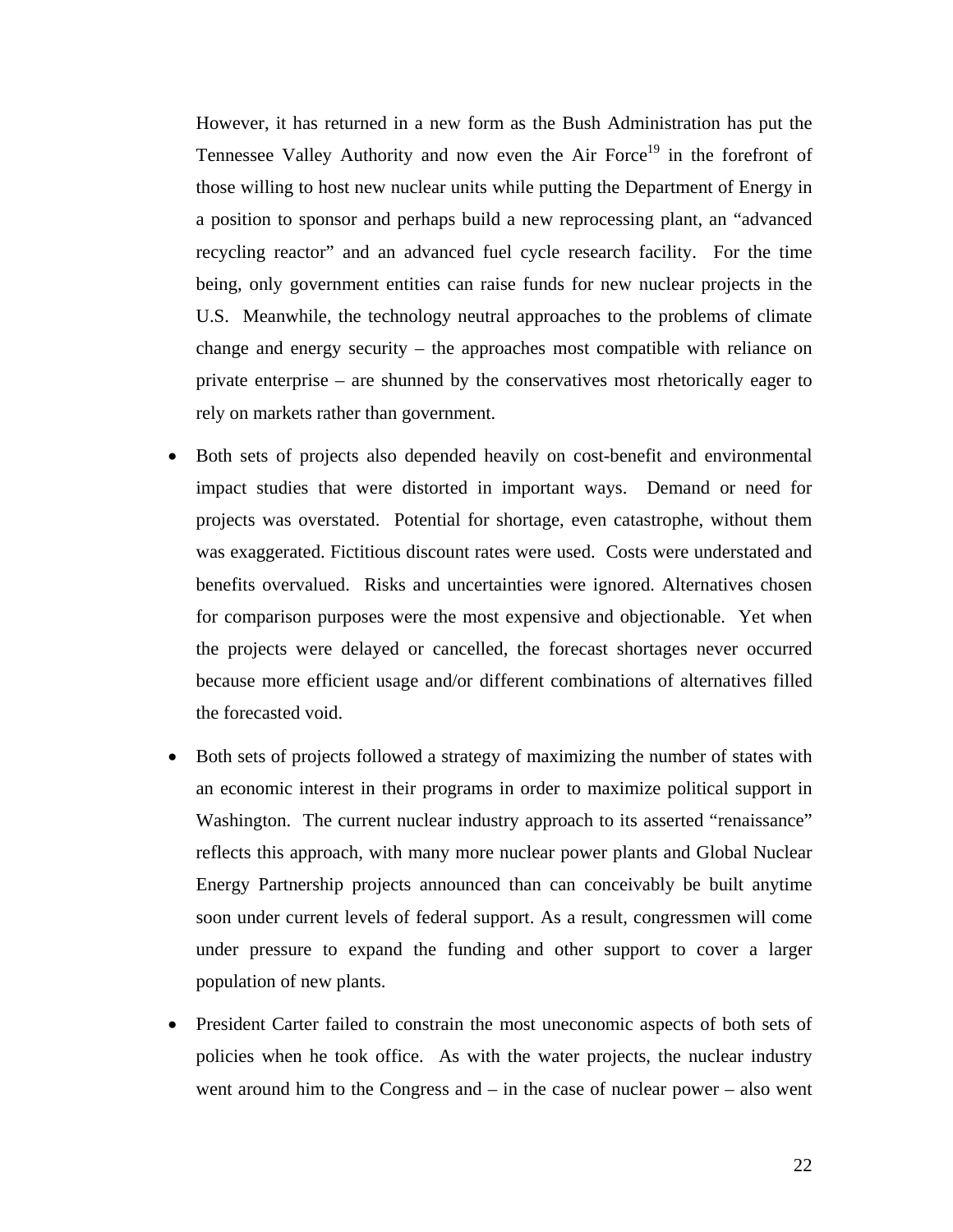overseas to urge defiance of the Carter effort to curtail the breeder reactor and reprocessing (never mind that both had originally been suspended by President Ford). And in both cases, the proponents took great comfort from the election of President Reagan only to be disappointed when – despite his supportive record and rhetoric – his actual refusal to put the federal treasury at their disposal doomed their prospects.

• Finally, most fundamentally, when the economic justification for new projects is lacking, coerced capital remains the option of last resort for both sets of projects. Not only does this approach make capital available but it permits charging a lower price for the output of the facilities even though they have not become cheaper. Instead, cost and risk have shifted from the investor to the taxpayer. Providing water to irrigation farmers who sometimes paid less than 5% of the cost of supplying them may have been the most extreme example, but calculations of the impact of the loan guarantee program about to be offered by the Department of Energy suggest that it may cut some thirty percent off the price of nuclear electricity by shifting risk from investors to taxpayers.<sup>20</sup>

# **Conclusion**

This paper does not argue that all federal credit support is undesirable. But it does argue that proponents of such support confront a heavy burden to show that the program that they put forward has built-in checks against the pitfalls described in this paper. In particular, they need to provide reason to believe that analysis of need and of alternatives will be more rigorous than has been the case in past. They need also to show isolation from political pressure and a capacity to charge participants an amount commensurate with the benefits that they are receiving and with the risk of default that they present. For the nuclear industry, this will require coming to terms with its brush with economic catastrophe in the 1990s, when only the willingness of state regulators to allow extraordinary surcharges for the excess costs of the last generation of nuclear units avoided massive write offs for many utilities.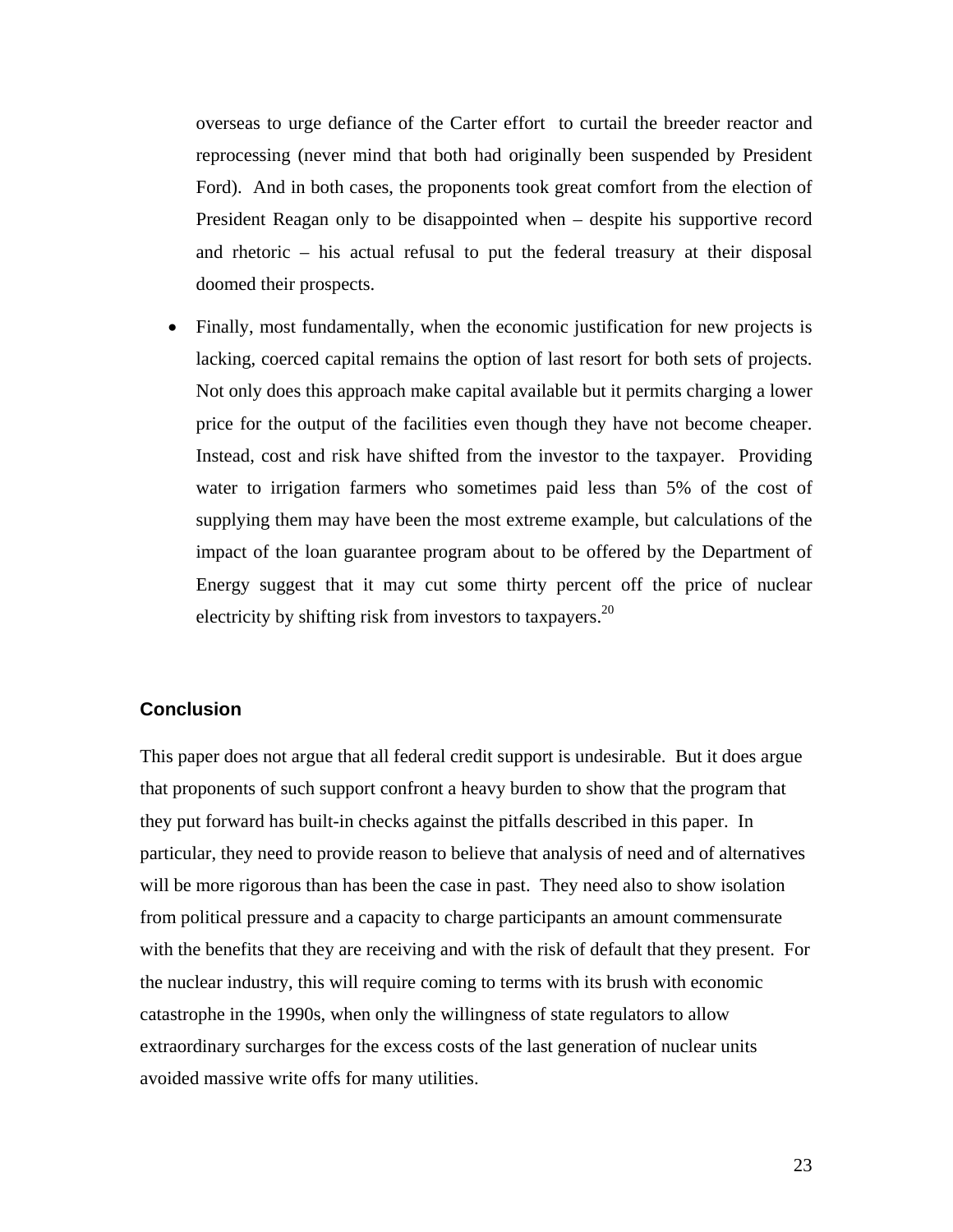Proponents should have to establish also that the problem that they seek to address cannot be solved in the absence of federal credit support. The shortcomings of such programs are clear enough and persistent enough that they should be an option of last resort, one that is turned to upon a showing that the capital needed to solve a major problem cannot be raised in any other way.

If the Congress does not insist on more rigorous analysis in the face of the nuclear industry's current loan guarantee claims, it risks seeing again a play that it has seen before. In the name of urgent societal necessity, we have literally moved mountains to deliver resources that the private sector alone would not put forward. But we have also seen what happens as these programs develop privileged constituencies who become expert at corralling strong political support. In particular, we have seen that the use of federal credit can indeed hide costs, but federal credit does not make those costs go away. It assures only that they will not have to be paid in the prices of the favored projects - the irrigation tunnels, nuclear power plants or federally built reprocessing infrastructure.

#### **A Modest Suggestion**

For three decades, U.S. energy policymaking has been dysfunctional. Better ideas abound, but the ability to implement them does not. Occasionally elements combine in such a way as to make possible the enactment of plausible nonsense that can only make matters worse. We are in such a time now, and the forthcoming election may be crucial in determining just how deep we will dig our hole this time. This paper cannot hope to be insightful at that level. There is, however, a modest step that might prove helpful.

Between 1972 and 1995, the U.S. was able to turn to its Office of Technology Assessment (OTA) for assistance in evaluating difficult questions involving the interplay between technology and wise public policy. OTA was abolished in 1995 because the newly elected Congress considered it unnecessary. Whatever the merits of that decision, it is time to revisit it.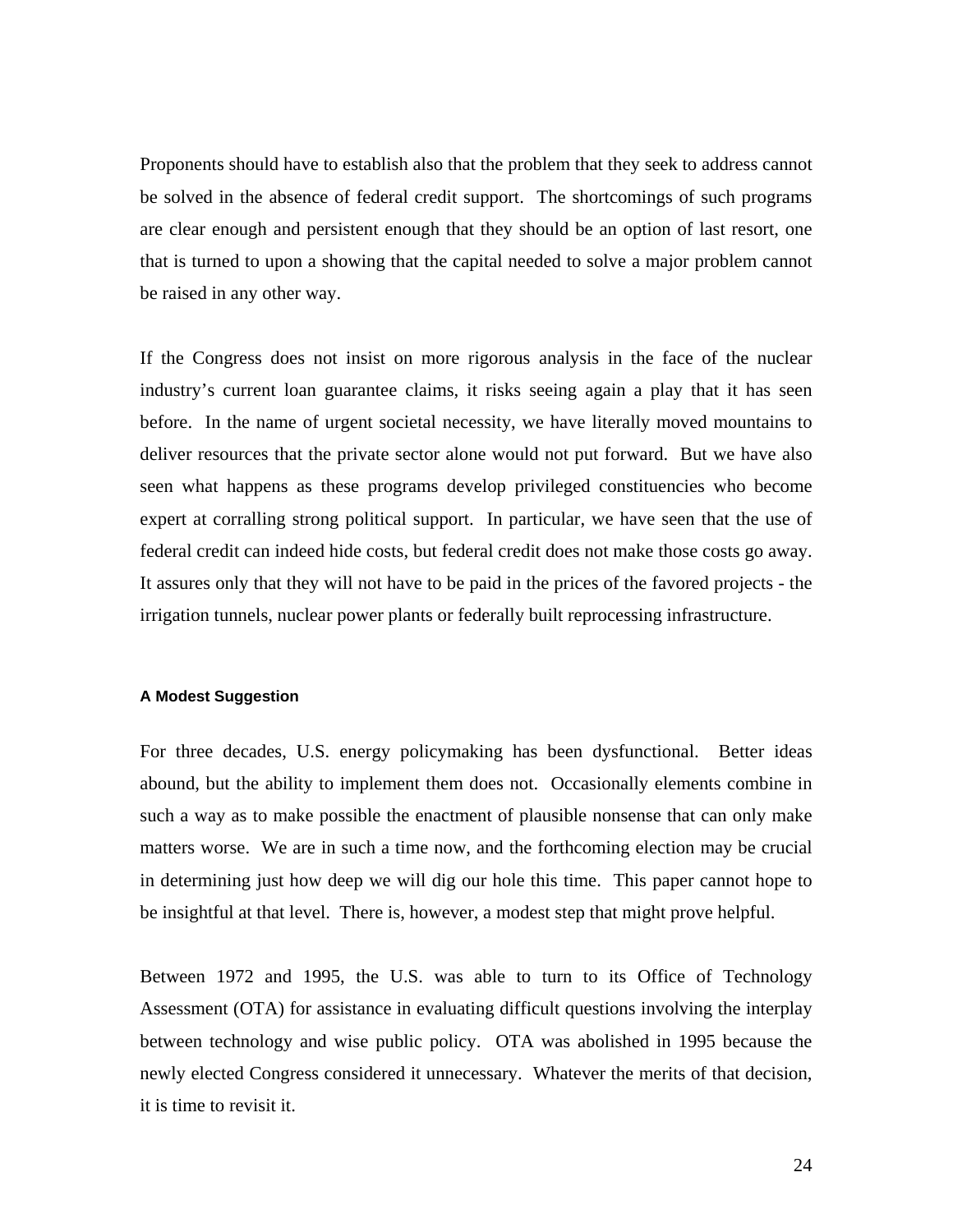The Office of Technology Assessment did not prevent Congress from making mistakes as to nuclear power and energy policy when it was in existence, but abuse of science has not been seen in the U.S. government on the scale that we have seen it in the last eight years. Restoring OTA would be a first step toward putting matters right.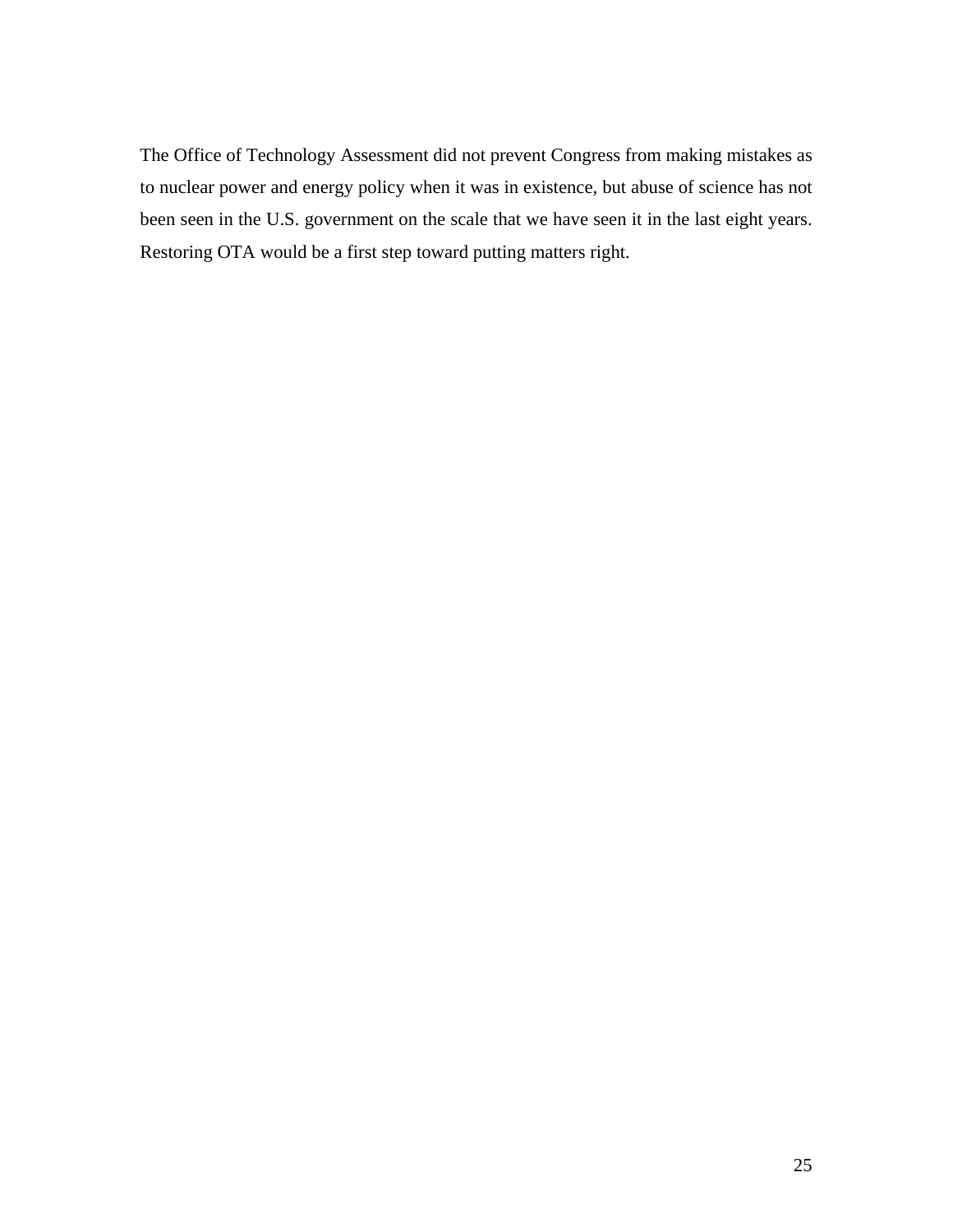# **ENDNOTES**

4 Murray Weidenbaum and Reno Harnish, with James McGowen, "Government Credit Subsidies for Energy Development", (American Enterprise Institute for Public Policy Research, 1978). For a more amusing and recent critique, see "Nusubsidies Nuclear Consortium: Where the Taxpayer is Our Favorite Investor" (Earthtrack Institute, 2005) (www.earthtrack.net/earthtrack/library/NNC\_Overview.pdf) <sup>5</sup>

 $<sup>5</sup>$  This paper is concerned only with support taking the form of a commitment to assume liabilities, whether</sup> in the form of loan guarantees or other obligations. It does not, for example, deal with the grants made toward reactor development by the Atomic Energy Commission, the limitation of liability in the Price-Anderson Act, the assumption of responsibility for waste disposal in the Nuclear Waste Policy Act, or the production tax credits in the Energy Policy Act of 2005.

Remarks of Governor Nelson A. Rockefeller at the ground breaking ceremony for the reprocessing plant of Nuclear Fuel Services at West Valley, New York, June 13, 1963. 7

 $\alpha^7$  Quoted in Marc Reisner, Cadillac Desert: The American West and Its Disappearing Water (Penguin) Books, revised edition, 1993), p. 36. This book, from which most of the history of water resource development is drawn, is a remarkable review of the American water development saga. As water resource issues take on increasing importance around the world, it is worth the attention of anyone with an interest in that field.<br> $8 \, \text{Ibid, p. 114.}$ 

 $\overline{a}$ 

<sup>9</sup> *Ibid*, pp. 142-143<br><sup>10</sup> *Ibid*, p. 148<br><sup>11</sup> "Pork barrel" is an Americanism describing the process by which Congressmen obtain financial support for projects that lack economic justification. It derived from the old Southern custom of putting out a barrel of pork that slaves often fought over.

 $12$  Here is Reisner's discussion of the government's solution of the Mexican problem, which resulted largely from agricultural practices in Arizona's Wellton-Mohawk district: "The solution of choice at Wellton-Mohawk has been construction of a reverse osmosis desalination plant – ten times larger than any in the world – which, while consuming enough electricity to satisfy a city of forty thousand people, will treat the wastewater running out the drain canal….What Congress has chosen to do, in effect, is purify water at a cost exceeding \$300 an acre foot so that upriver irrigators can continue to grow surplus crops with federally subsidized water that costs them \$3.50 an acre foot.

"If the farmers at Wellton-Mohawk adopted efficient irrigation methods" says Jan van Schilfgaarde (of the Department of Agriculture's Salinity Control Laboratory, "you could solve the problem without even retiring the lands….I'm not even taking about installing drip irrigation. I'm talking about laser-leveling fields and reusing water on salt tolerant crops and not doing stupid things like irrigating at harvest time…A lot of these guys are actually absentee owners farming by telephone from their dentists' offices in Scottsdale…They're not in this business to farm crops, or even to make a profit. They're farming the

<sup>&</sup>lt;sup>1</sup> This legislation – the Price-Anderson Act – was originally enacted in 1957 with a liability limit of \$500 million to encourage private industry to build the first few nuclear power plants.

 $2^{2}$  In December 2007, Congress enacted a provision in its report on the Energy and Water Appropriations Act for Fiscal 2008 which purported to approve \$18.5 billion for in loan guarantees for new nuclear plants in FY 2008 and 2009 based on non-legally binding report language. The provision fails to resolve major Congressional conflicts over law and policy, such as the applicability of the Federal Credit Reform Act and the role of congressional oversight. It also creates more hurdles for the Energy department to overcome before it can execute its program. Even if DOE decides it has sufficient legal authority and is willing to overcome a likely legal challenge, it will be difficult to issue the loan guarantees by the end of FY 2009.

<sup>&</sup>lt;sup>3</sup> Economists Linda Cohen and Roger Noll were to conclude that "The entire synfuels program had a quality of madness to it. Project after project failed. Cost estimates were connected to the price of substitutes rather than to the program itself. Goals were unattainable from the start. Official cost-benefit studies estimated net benefits in the minus of billions of dollars." The Technology Pork Barrel (Brookings Institution, 1991).